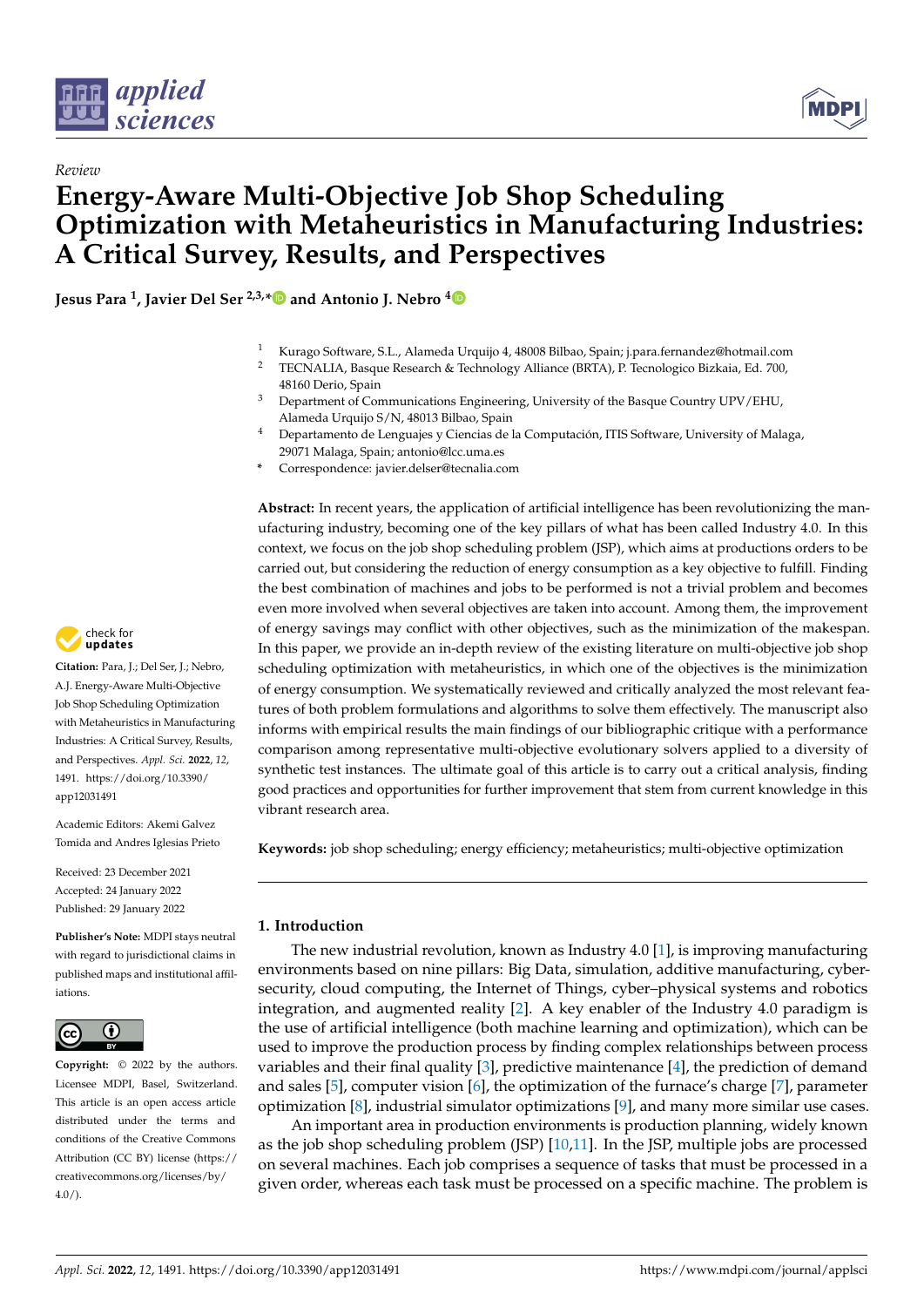to schedule the tasks on the machines towards minimizing one or several measures of the production efficiency (e.g., the time needed for all the jobs to be completed). The flexible JSP (FJSP) extends the JSP by considering that a task can be processed by any machine from a given set, so that the solution also includes the assignment of tasks to machines. There are a number of practical factors that must be taken into account in order to carry out production planning satisfactorily, such as the machines' availability, jobs, materials, personnel, or machine depreciation costs. The dimensions of these factors increase in larger factories due to the equally increasing number of installed production assets, the continuous arrival of more production orders, and other aspects that make the underlying production planning processes even more difficult to tackle.

Finding the best combination for production planning is not a trivial task. The number of possible combinations is in the order of (*n*!) *<sup>m</sup>*, *n* being the number of jobs and *m* the number of machines [\[12\]](#page-25-11). For instance, five jobs can be assigned and scheduled in a factory of just five machines in approximately  $24.8 \times 10^9$  different combinations. Consequently, the use of exhaustive optimization techniques is not feasible in real-world industrial scenarios, where the number of machines and jobs can be much higher than the aforementioned example. Therefore, non-exact optimization techniques have been proposed as an alternative to cope with the complexity of JSP problems, including metaheuristics, a broad family of optimization techniques that do not guarantee the discovery of optimal solutions, but usually provide near-optimal solutions within reasonable times [\[13\]](#page-25-12). Evolutionary computation, which is arguably the most widely known subfamily of metaheuristics, has been applied to the JSP as well over the years [\[14\]](#page-25-13).

The formulation of a JSP problem may consider more than one conflicting objective to be minimized, such as the makespan (total time to complete a given production plan), total tardiness, and machine changes. Consequently, the JSP can be formulated as a multiobjective optimization problem, wherein the optimum is not a unique solution, but a set of trade-off solutions differently balancing among the established objectives (known as the Pareto set). From an algorithmic perspective, addressing several objectives and approximating the Pareto set that optimally balances them even further increases the complexity of designing an efficient and scalable optimization technique.

In addition to the common production-related goals mentioned previously (e.g., makespan, total tardiness), the reduction of the energy consumption is a crucial aspect of today's society, due to the effects of climate change and the rising concerns about the longterm sustainability of the planet [\[15,](#page-25-14)[16\]](#page-25-15). This objective has been prevalent over the years during which JSP problems have been approached with metaheuristic algorithms, yet it has not been until recently when energy efficiency has become of utmost relevance in the industrial realm, in particular in energy-intensive industries. The growing importance of energy consumption as a key indicator of industrial performance and efficiency has permeated into practical planning processes. Consequently, the interests of the research community working on metaheuristics for JSP problems have progressively steered towards energy efficiency as another objective, giving rise to an upsurge of contributions dealing with energy-aware multi-objective JSP problems for industrial production scheduling.

In light of this rising research trend, this survey aims to provide the readership of this journal with a comprehensive survey of multi-objective meta-heuristic algorithms applied to JSP problems where energy efficiency is considered among the objectives to be optimized. The literature study offered in our work intends to pose itself as a reference material for those interested in pursuing research in this area. To this end, we systematically reviewed and critically analyzed the most relevant features of both problem formulations and algorithms to solve them effectively. To do this, three taxonomies are proposed to arrange the contributions so far as per (1) the JSP problem to be solved (i.e., type and domain, number of objectives and secondary objectives), (2) practical constraints and considerations that affect the formulation of the problem and the feasibility of the solutions, and (3) the technique in use to solve the formulated problem (correspondingly, the adopted algorithm, main parameter settings, etc.). After organizing and describing the contributions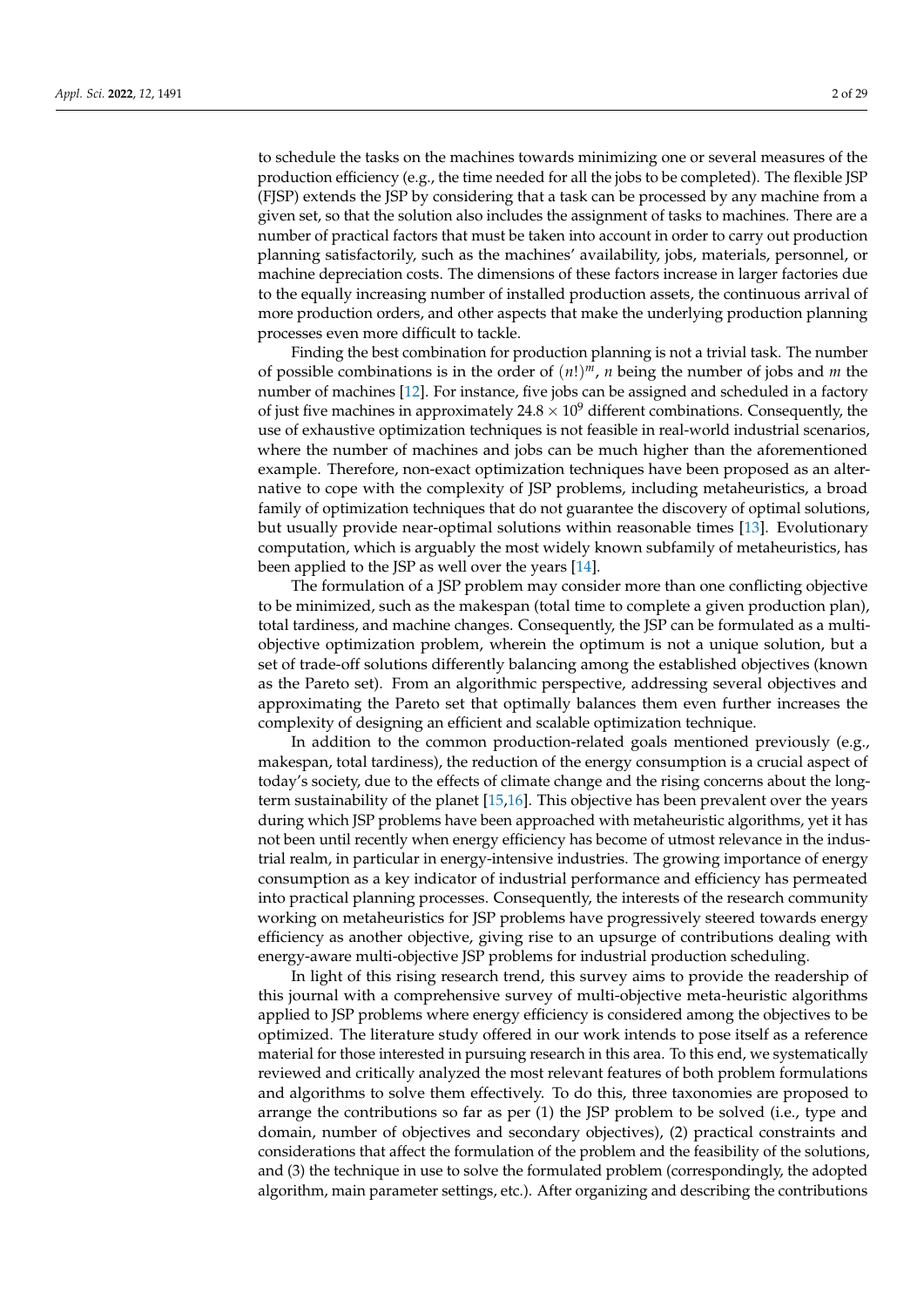noted in this area, we highlight good practices identified in the reviewed corpus of literature, a well as underscore research niches and poor practices that must be overcome to achieve actionable insights and approaches of practical utility.

The manuscript also informs with empirical evidence the main findings of our bibliographic review. To this end, the survey includes an experimental study including representative multi-objective evolutionary solvers applied to a number of synthetic JSP test instances that have appeared in the literature [\[17\]](#page-25-16). These instances were augmented with energy costs added in order to be representative of the area surveyed in this study. The ultimate goal of this experimental study was to methodologically prescribe how to perform a comparison among multi-objective metaheuristic solvers for energy-aware JSP problems in a principled way, considering not only the quantitative significance of the performance differences found among the algorithms under comparison, but also pausing on the qualitative implications of such differences in practical settings. In order to promote reproducibility and transparency, the source code of the software generating the discussed results has been made public in a GitHub repository, together with the augmented JSP instances under consideration.

The rest of this manuscript is structured as follows. Section [2](#page-2-0) introduces the basic concepts about multi-objective optimization, metaheuristic optimization, and a generic description of the JSP problem. The literature collection methodology, the three proposed taxonomies, and the literature review on multi-objective JSP problems with energy as one of the objectives are provided in Section [3.](#page-5-0) This section is concluded with the summary of critical points mentioned above, flowing into the experimental setup and results obtained therefrom discussed in Section [4.](#page-16-0) Finally, conclusions are drawn and research directions are outlined in Section [5,](#page-23-0) motivating the readership towards investing further research efforts in this exciting research avenue.

#### <span id="page-2-0"></span>**2. Background**

For the sake of the self-completeness of this survey, this section includes basic concepts about multi-objective optimization (Section [2.1\)](#page-2-1), metaheuristic algorithms (Section [2.2\)](#page-3-0), and the formulation of the JSP problem (Section [2.3\)](#page-4-0). Before proceeding further, we note that the explanations and definitions given in what follows are kept to the minimum required for properly understanding the subsequent examination of the literature and the experimental use case. Supportive references for the interested reader are given in place for further details about any of the exposed concepts.

#### <span id="page-2-1"></span>*2.1. Multi-Objective Optimization*

Multi-objective optimization is the discipline dealing with problems formulated around two or more objective functions that have to be optimized at the same time [\[18](#page-25-17)[,19\]](#page-25-18). These functions are usually in conflict, so improving one of them leads to the degradation of the others. We assumed, without loss of generality, that all objective functions are to be minimized.

Broadly speaking, the goal sought in a multi-objective optimization problem (MOP) is to find a set of solutions that not only satisfy eventually imposed equality and inequality constraints (as per the problem to be solved), but also best balance the trade-off between the established objectives, i.e., solutions for which it is not possible to find any others that improve (minimize) the values of the defined objectives. Mathematically:

**Definition 1.** *(MOP)* Find a vector  $\vec{x}^* = [x_1^*, x_2^*, \ldots, x_n^*]$  that satisfies *m* inequality constraints  $g_i(\vec{x}) \geq 0, i = 1, 2, \ldots, m$  and p equality constraints  $h_i(\vec{x}) = 0, i = 1, 2, \ldots, p$  (if any such  $f(x) = [f_1(\vec{x}), f_2(\vec{x}), \ldots, f_k(\vec{x})]^T$ , where  $\vec{x} = [x_1, x_2, \dots, x_n]^T$  is the vector of decision variables.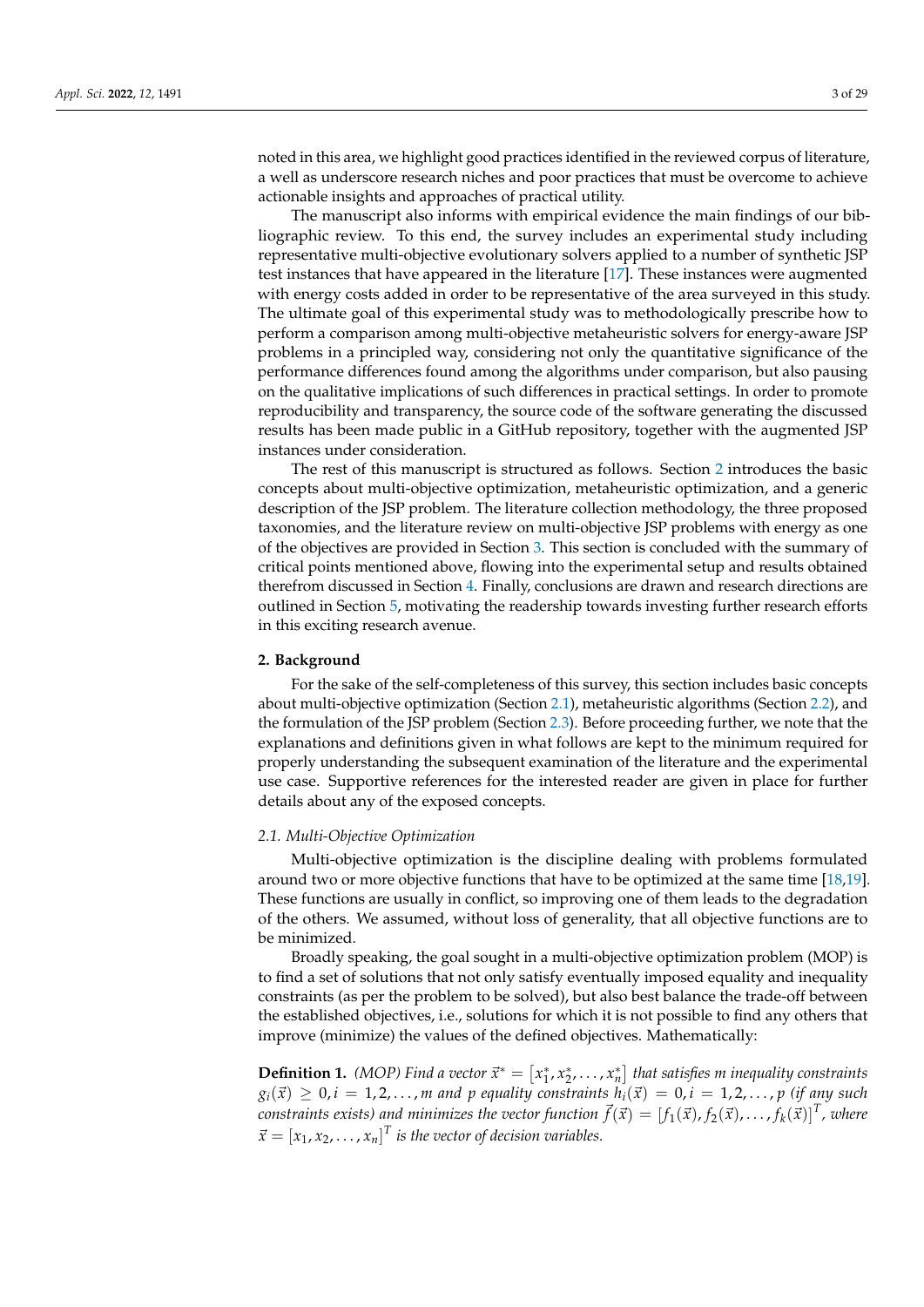In the above definition, all the values of the vector of decision variables that satisfy the constraints circumscribe the *feasible region*  $\Omega$ , so any point  $\vec{x} \in \Omega$  can be referred to as a *feasible solution*.

The conflicting nature of the objectives  $\vec{f}(\vec{x})$  of an MOP implies the need for defining what an optimal solution is. Connecting with the broad explanation of what an MOP pursues that is given above, this leads to the definition of *Pareto optimality*:

**Definition 2.** *(Pareto optimality)* A point  $\vec{x}^* \in \Omega$  *is said to be Pareto optimal if for every*  $\vec{x} \in \Omega$  $I = \{1, 2, \ldots, k\}$ , either  $\forall_{i \in I} (f_i(\vec{x}) = f_i(\vec{x}^*))$  or there is at least one  $i \in I$  such that  $f_i(\vec{x}) > f_i(\vec{x}^*)$ .

According to this definition, a vector (point or solution)  $\vec{x}^*$  is Pareto optimal if no feasible vector  $\vec{x}$  exists that would improve some criteria without causing a simultaneous worsening of at least one other criterion.

Given two vectors corresponding to solutions of a given MOP, comparing them to determine which is better in terms of objective minimization is not as simple as in singleobjective optimization. When dealing with a single objective, the vector having the lower associated function value can be declared to be better than the other. By contrast, when there are several objectives involved, the concept of *Pareto dominance* is introduced to compare among solutions:

**Definition 3.** *(Pareto Dominance)* A vector  $\vec{u} = (u_1, \ldots, u_k)$  is said to dominate  $\vec{v} = (v_1, \ldots, v_k)$  $(i$  *denoted by*  $\vec{u} \preccurlyeq \vec{v}$  *if and only if*  $\vec{u}$  *is partially less than*  $\vec{v}$ , *i.e.*,  $\forall i \in \{1, \dots, k\}$ ,  $u_i \le v_i \land \exists i \in$  $\{1, \ldots, k\} : u_i < v_i.$ 

By using Pareto dominance, we can determine whether, given two solutions, one *dominates* the other, or instead, they do not dominate each other. In this last case, they are *non-dominated* solutions, and therefore, it cannot be said which of them is better in the sense of the trade-off between the objectives of the MOP. Pareto optimality can be thus defined in terms of dominance, as a Pareto-optimal point is one that is not dominated by any other point in  $Ω$ .

Optimizing an MOP can be defined then as the process of finding the set composed of all the Pareto-optimal solutions. This set is referred to as the *Pareto-optimal set*, or the simply Pareto set, and can be defined as:

**Definition 4.** *(Pareto-optimal set)* For a given MOP  $\vec{f}(\vec{x})$ *, the Pareto-optimal set is defined as*  $\mathcal{P}^* = {\{\vec{x} \in \Omega | \neg \exists \vec{x'} \in \Omega, \vec{f}(\vec{x'}) \preccurlyeq \vec{f}(\vec{x})\}.$ 

Each vector in the Pareto-optimal set has a correspondence in the objective function space, leading to the so-called *Pareto front*:

**Definition 5.** *(Pareto front)* For a given MOP  $\vec{f}(\vec{x})$  and its Pareto-optimal set  $\mathcal{P}^*$ , the Pareto front *is defined as*  $\mathcal{PF}^* = \{\vec{f}(\vec{x})|\vec{x} \in \mathcal{P}^*\}.$ 

Finding the optimal solutions of an MOP is a first step in the full optimization process, as it is followed by the decision-making step, where an expert in the problem domain has to choose one of them satisfying some criteria [\[20\]](#page-25-19). Consequently, the algorithms used for solving MOPs aim at finding an approximation of the Pareto set having a relatively low number of diverse solutions, based on which the user in the application at hand (in our case, the manager of the production plant) can eventually make informed decisions.

#### <span id="page-3-0"></span>*2.2. Metaheuristics and Evolutionary Algorithms*

Searching for the full Pareto set of a given MOP can be unpractical for two reasons. On the one hand, providing a huge number of the solutions can complicate the decision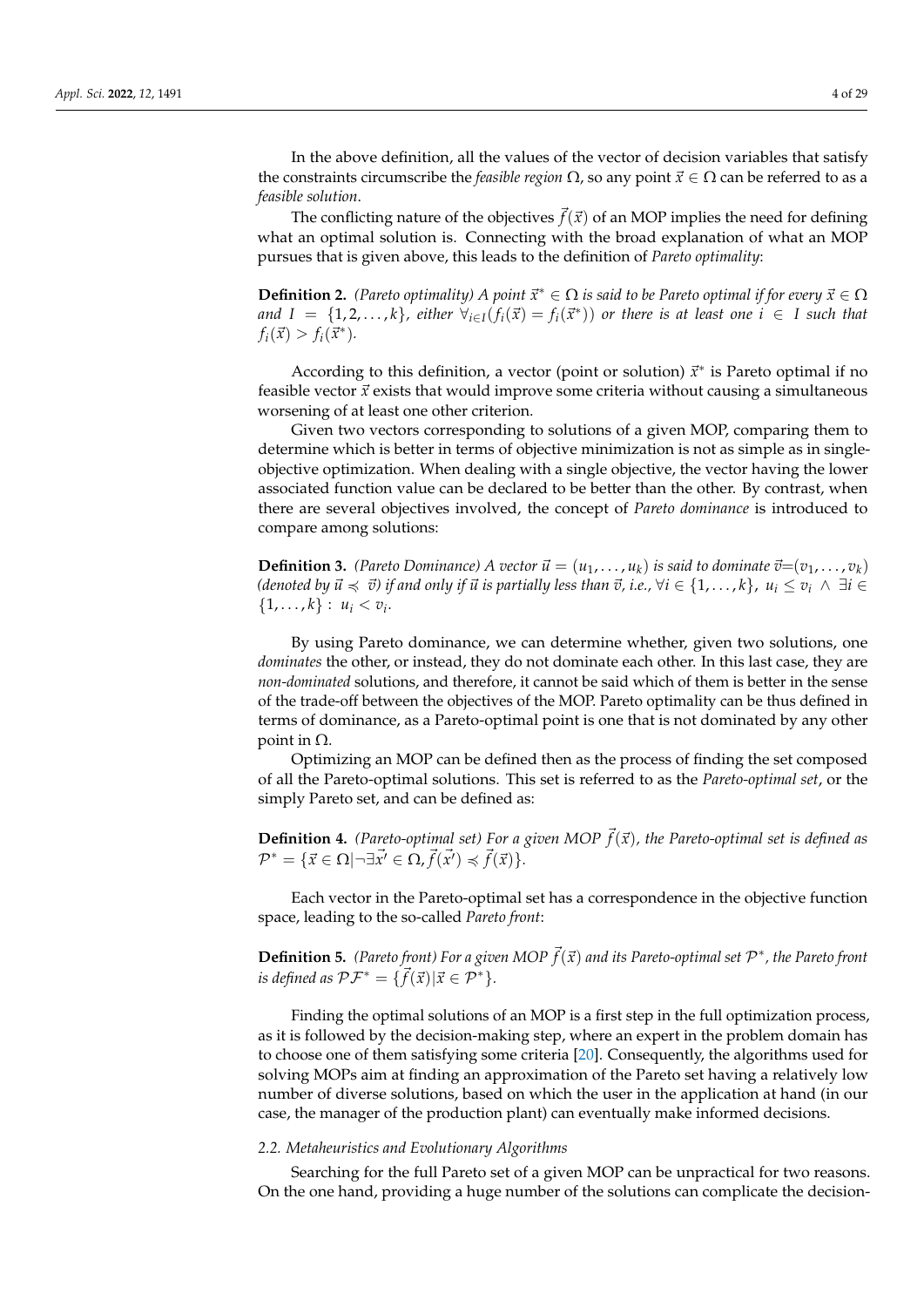making process; in general, the algorithms used for solving MOPs are aimed at obtaining an approximation of the Pareto set having a relatively low number of solutions. On the other hand, MOPs can be characterized by a number of features, making them very difficult to solve, such as the NP-hard complexity, non-linear functions, epistasis, or several objectives or a large number of decision variables, to mention a few [\[21\]](#page-25-20).

As a consequence, the use of exact optimization techniques is frequently unfeasible in practice. The alternative is to shift to other kinds of algorithms. In this context, metaheuristics appear as a family of non-exact techniques that have gained much popularity since the 1990s. They can be defined as iterative strategies that guide and manage the operations of subordinate heuristics to efficiently find high-quality solutions [\[13\]](#page-25-12). Metaheuristics are usually non-deterministic and not problem specific, although they can incorporate domain knowledge by virtue of the flexibility of their algorithmic design.

Sub-classes of metaheuristics include evolutionary algorithms (by far, the most wellknown metaheuristic), ant colony optimization, simulated annealing, and particle swarm optimization. In fact, many metaheuristics have been designed, so a number of approaches to classify them have been proposed. The most accepted taxonomy distinguishes between *nature-inspired* and non-nature-inspired metaheuristics. Table [1](#page-4-1) contains a list of representative metaheuristic algorithms according to this classification. A more thorough compendium of nature-inspired metaheuristics can be found in any of the taxonomic studies recently contributed by the community (see, e.g., [\[22\]](#page-25-21) and the references therein).

<span id="page-4-1"></span>**Table 1.** Classification of metaheuristics in nature-inspired and non-nature-inspired techniques, together with some illustrative examples for each of these categories.

| Nature-Inspired                                                                                                                                                                                                                                                                                | Non-Nature-Inspired                                                                                                                                                                                                                              |
|------------------------------------------------------------------------------------------------------------------------------------------------------------------------------------------------------------------------------------------------------------------------------------------------|--------------------------------------------------------------------------------------------------------------------------------------------------------------------------------------------------------------------------------------------------|
| • Simulated annealing (SA)<br>• Swarm Intelligence<br>- Particle swarm optimization (PSO)<br>- Ant colony optimization (ACO)<br>• Evolutionary computation (EC)<br>$-$ Genetic algorithm (GA)<br>- Evolution strategy (ES)<br>$-$ Genetic programming (GP)<br>• Artificial immune system (AIS) | • Tabu search (TS)<br>• Variable neighborhood search (VNS)<br>• Scatter search (SS)<br>• Iterated local search (ILS)<br>• Guided local search (GLS)<br>$\bullet$ Path relinking (PR)<br>• Greedy randomized adaptive<br>Search procedure (GRASP) |

Among nature-inspired metaheuristics, evolutionary algorithms are techniques inspired by biological evolution, where solutions are termed as individuals and grouped into populations that are refined over the search process. The individuals evolve by the iterative application of selection, reproduction, and replacement operators over the population of individuals, which mimic the evolution of beings in an ecosystem. Within evolutionary computation, we highlight genetic algorithms, which apply recombination and mutation in the reproduction step. As in traditional single-objective optimization, metaheuristics have been widely used to solve MOPs [\[18,](#page-25-17)[19\]](#page-25-18). In particular, well-known multi-objective metaheuristics comprise evolutionary computation search operators and concepts at their core, such as NSGA-II [\[23\]](#page-25-22), MOEA/D [\[24\]](#page-25-23), and SMS-EMOA [\[25\]](#page-25-24). These three exemplified MOP metaheuristics are, respectively, representatives of the three commonly accepted categories of multi-objective metaheuristics: Pareto dominance, decomposition, and indicator-based MOP metaheuristics.

# <span id="page-4-0"></span>*2.3. The JSP Problem*

The job shop scheduling problem (JSP or JSSP) [\[26,](#page-25-25)[27\]](#page-26-0) is an optimization problem focused on assigning production jobs to industrial resources at a particular time. It is one of the main problems in today's companies' production planning, as they are dedicating resources in an attempt at efficiently finding optimal plannings. Given the NP-hard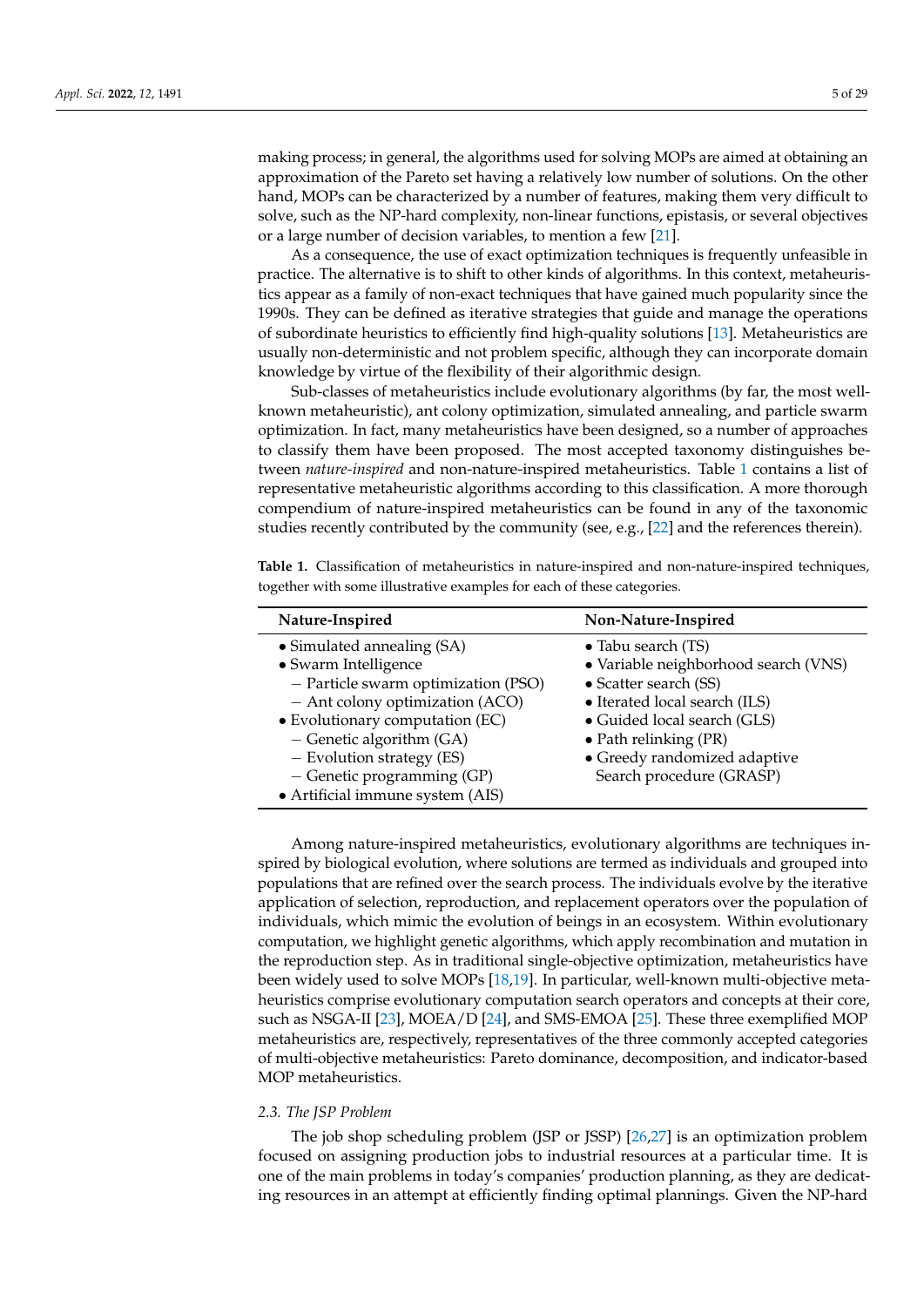complexity of the JSP, in many cases, the assignment of tasks/jobs to resources is performed by humans, which severely limits the possibility of successfully finding global optimum assignments.

Therefore, the main goal of the JSP is to find a production plan taking into account variables and constraints that affect the production in the scenario under consideration. Such aspects can be assorted in their nature, including the availability of machines, the minimum quantities to be produced for each type of product, the quality and availability of materials, the personnel qualifications, the eventual occurrence of breakdowns, etc. An objective that is usually considered across the literature related to the JSP is the minimization of the total production time needed to achieve certain production goals (commit), also referred to as *makespan*. In general, the makespan can be regarded as the total time needed for all jobs to be completed from the beginning [\[26\]](#page-25-25). Several studies presented in the 1980s and 1990s approached the makespan minimization problem using optimization algorithms [\[14,](#page-25-13)[28](#page-26-1)[–30\]](#page-26-2). However, this seminal JSP formulation still has relevance and continues receiving the interest of the research community working on metaheuristics [\[31,](#page-26-3)[32\]](#page-26-4).

Besides the continued consideration of the makespan as a core target of the JSP, energy consumption has climbed up the priority ranking in the last few years, due to the global awareness arising around climate change and the sustainability of the industrial value chain [\[15\]](#page-25-14). There is a global challenge to curb emissions generated by countries, with high penalties for non-compliers, which is also associated with higher energy costs due to penalties for using energy production methods with a high environmental impact, such as the use of coal.

Mathematically, the JSP (and its FJSP extension) can be formulated departing from a set  $\mathcal J$  of  $N$  independent jobs  $\{j_n\}_{n=1}^N$ . Each job has its own processing order through *M* machines available in the production plant, which are denoted as  $\mathcal{M} = \{m_i\}_{i=1}^M$ . Each job *j<sub>n</sub>* comprises a number  $O_n$  of ordered tasks  $[T_1^n, \ldots, T_{O_n}^n]$ , which must be completed for job  $j_n$  to be declared as *processed*. As such, task  $T_k^n$  can be assumed to be processed (1) on a predefined machine  $m_j \in \mathcal{M}$  (as in the JSP) or (2) on any machine in a given subset of qualified machines  $M_j \subseteq M$ . When task  $T_k^n$  is assigned to machine  $m_j$ , a cost  $C_{j,n,k}$  is incurred (e.g., processing time or energy consumption). In other words, the naive JSP can be regarded as a sequence optimization problem as the assignment of tasks to machines is established beforehand; the FJSP, however, also seeks an optimal assignment (*routing*) of each task  $T_k^n$  to a machine from the qualified set  $M_j$ , together with the order of tasks on the machines. The discovery of the optimal assignment and/or task sequence is driven by the minimization of the total cost to produce all *N* jobs in their entirety, which is driven by the values of the costs *Cj*,*n*,*<sup>k</sup>* . While typically, for only one objective (minimization of the makespan, wherein  $C_{j,n,k}^{time}$  denotes the processing time of task *k* of job  $j_n$  on machine  $m_j$ ), the search can be driven by several conflicting costs (for instance, besides the makespan, energy consumption, i.e., *C pow j*,*n*,*k* , is measured in units of consumed power to produce the task), in this case, the goal of the multi-objective JSP/FJSP is to find a set of different assignment and/or ordering solutions that optimally balance (in the Pareto sense) between the makespan and the total energy required to process the production commit.

In this regard, there can be found several studies considering multiple objectives in a single JSP [\[33,](#page-26-5)[34\]](#page-26-6). Our study complements them by performing an extensive review of the literature addressing the JSP as a multi-objective problem with energy as one of its objectives. The examination of the contributions considered in our study and the critical insights extracted from the analysis of this literature are presented in the next section.

#### <span id="page-5-0"></span>**3. Literature Survey and Critical Analysis**

To conduct the survey on the energy-aware JSP, a thorough literature collection and crosscheck were performed, yielding a selection of more than 60 references related to multi-objective optimization applied to JSP problems with energy as one of their objectives. Even though we tried to encompass a wide and thorough review, it is important to clarify that the aim was not to be comprehensive, but rather to analyze representative studies that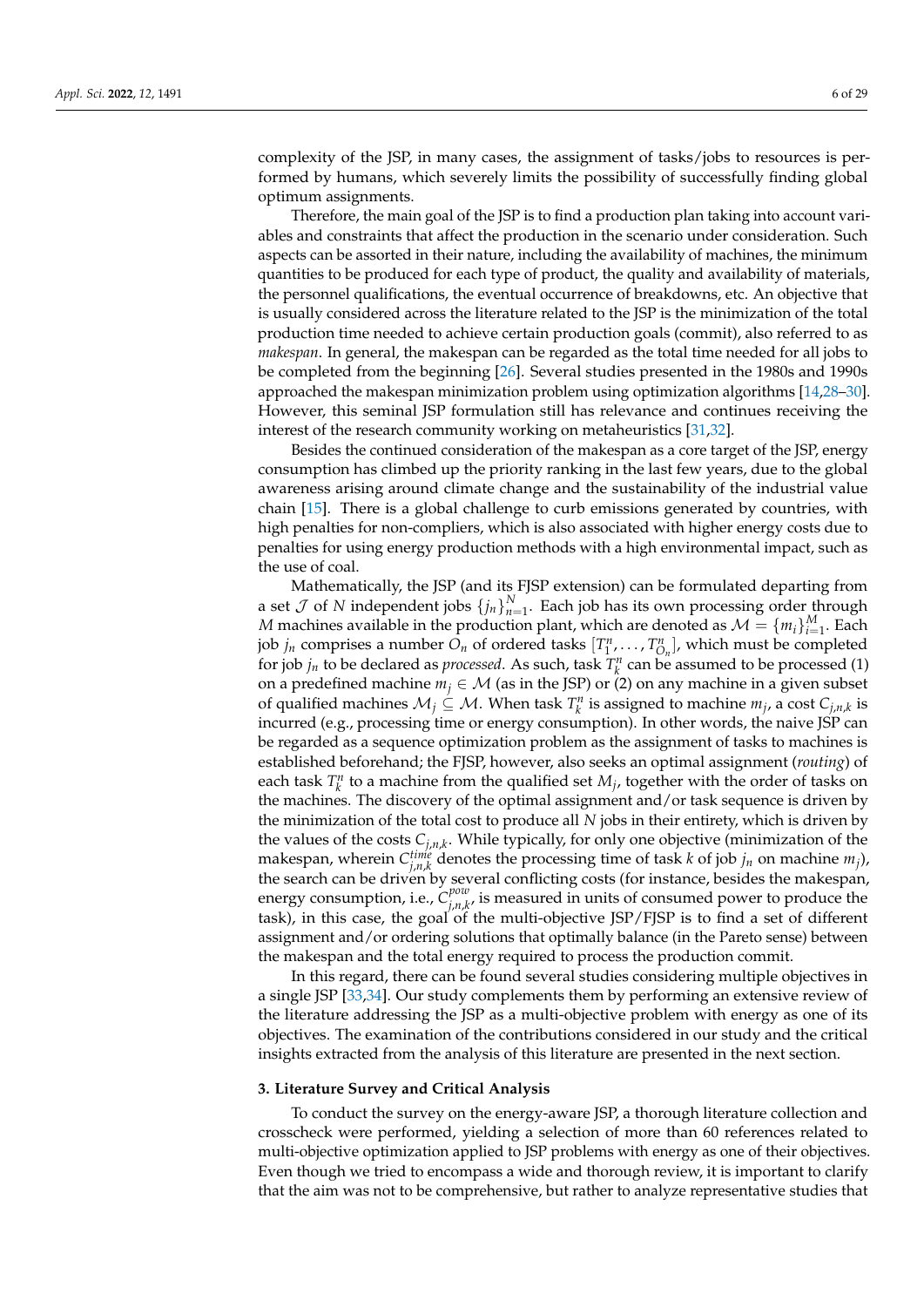showcase the current status of the research area. This being said, other works may not have been included in the study.

The section is divided into three different parts. First, Section [3.1](#page-6-0) details the methodological steps followed to compile the related literature and to end up with the selected corpus of contributions considered in the survey. Section [3.2](#page-7-0) follows with the analysis of the literature based on three taxonomies: problem features, constraints and considerations, and the multi-objective optimizer in use. Finally, the section ends with a summary of our main findings after the analysis of the literature; as such, Section [3.3](#page-15-0) stresses the lessons learned, good and poor practices, and opportunities for further research in the examined area.

# <span id="page-6-0"></span>*3.1. Literature Collection and Filtering Methodology*

The search process carried out is depicted schematically in Figure [1.](#page-6-1) The source of the bibliographic search was SCOPUS [\[35\]](#page-26-7), using as search terms "multi-objective job shop scheduling", without any type of limitation. The search query using these terms returned a total of 772 results, over which a first filter was applied: duplicated works were removed, as well as those contributions that did not relate at all to industrial and/or manufacturing processes. Likewise, works that were not peer-reviewed were excluded from the search results, so as to retain only journal articles and conference papers. This first filtering exercise reduced the amount of returned documents to 420 results.

<span id="page-6-1"></span>



A second filter selected those papers that had terms such as job, shop, job shop, flow shop, job-shop, and industry-focused and with at least two objectives, one of them focused on energy. After this filtering, we were left with 61 references.

Figure [2](#page-6-2) shows the number of papers published per year until 2020. We can observe an almost linear growth since 2017, indicating that the field of multi-target JSPs considering energy has been gaining momentum in recent years. This suggests the need for a reflexive compendium of the research activity reported in these studies, which is the motivation of the literature analysis presented in the subsections following hereafter.

<span id="page-6-2"></span>

**Figure 2.** Number of publications per year for the multi-objective JSP problem with energy as one of the targets.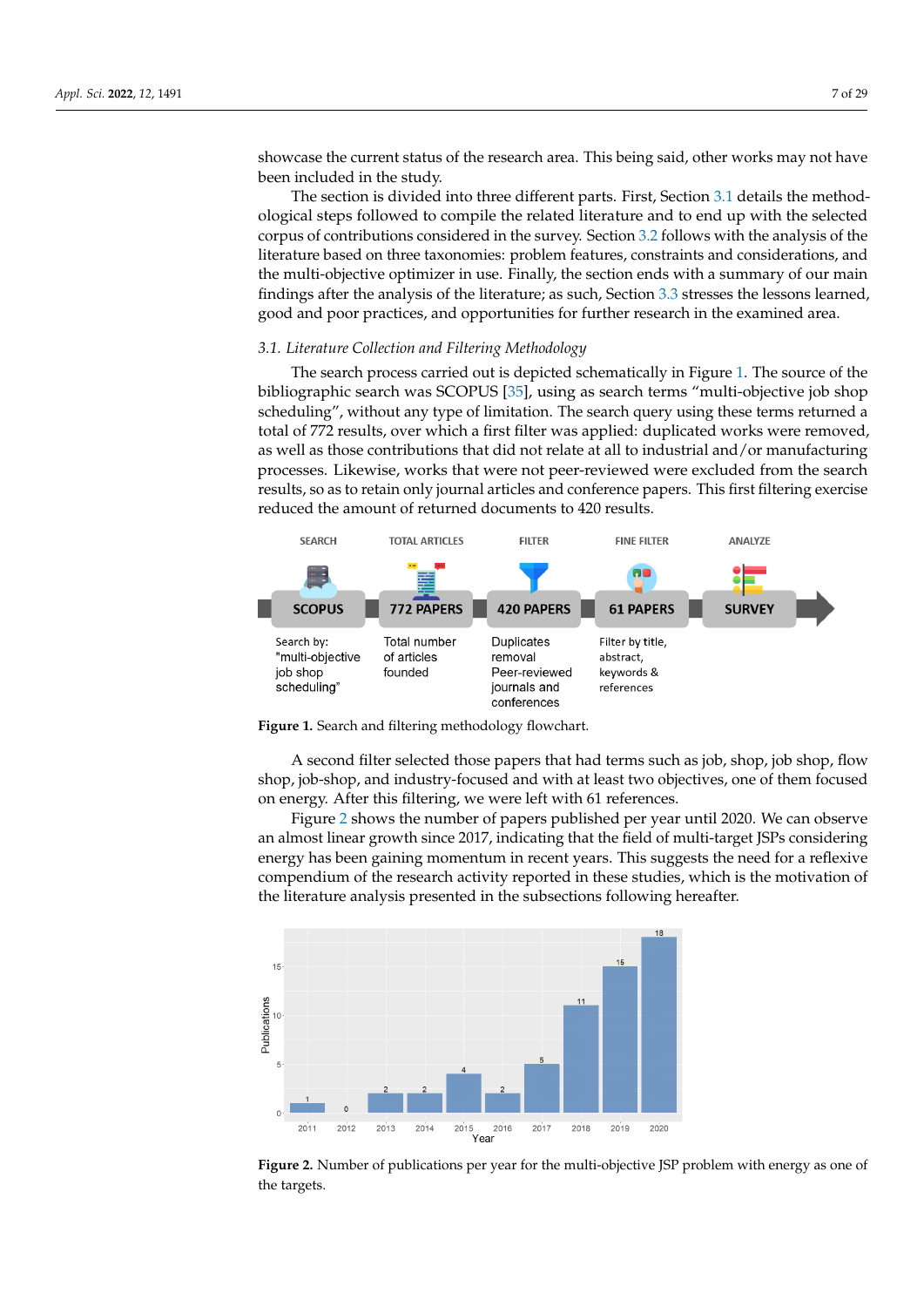#### <span id="page-7-0"></span>*3.2. Taxonomies and Literature Analysis*

Once the search and filtering of papers produced a list of the most relevant works, we proceeded to analyze them. To do so, we defined three taxonomies that covered different aspects that deserve to be studied:

- Problem features: type of problem, number of objectives, the energy objective, and secondary objectives;
- Constraints and other considerations that have been taken into account in the analyzed works;
- Multi-objective optimizer, including the algorithm in use, compared algorithms, and values of the main parameters.

The three taxonomies are described in detail and analyzed next.

#### <span id="page-7-1"></span>3.2.1. Taxonomy 1: Problem Features

From the point of view of the features of the problem, four taxonomic features of interest were considered: (1) number of objectives; (2) energy objective; (3) secondary objectives; (4) the type of JSP formulation. The classification of the works according to these taxonomy criteria [\[36](#page-26-8)[–94\]](#page-28-0) is shown in Figure [3.](#page-8-0)

We started our analysis of the literature through this first taxonomy by analyzing the first of the problem features: the number of objectives. This feature is about the formulation of the optimization problem in terms of the number of objectives. The higher this number is, the more complex the problem can be thought of to be, as the search space grows (the curse of dimensionality) and decision-making becomes harder to handcraft in practice. We can observe in Figure [3](#page-8-0) that 75.44% of the reviewed references considered two objectives, more than 22% had the objectives, and only one paper focused on a problem with more than three objectives. As will be later discussed, this predominance of references with two or three references aligns with the characteristics of real-world problems, in which we rarely find JSPs that are governed by more than three conflicting objectives.

We now turn the focus of the analysis to the specific energy objective defined in the formulated JSP. Indeed, the generic objective of reducing energy consumption can be defined by means of different indicators. We considered four criteria: energy consumption, electric power costs, non-processing energy, and idle energy. Based on this criteria, we found that 81.97% of the analyzed works were based on the consumption point of view, expressed in kWh. By contrast, 11.48% of the contributions referred to the cost of energy consumption, which does not necessarily have to be the same as consumption due to the different energy policies applied in each region, such as, for example, hourly discrimination. In this sense, an algorithm could find, for example, that it is better to produce at night at high rates, consequently increasing the energy consumption, but with a low impact on the energy cost, as opposed to producing at lower speeds in the evening (higher consumption, lower cost). The consumption of energy not used in production and the energy consumed in machine waiting times were taken into account in 4.92% and 1.6% of the reviewed literature works, respectively.

Therefore, less than 10% of the works under analysis studied the idle energy consumption when the machine is on standby. As the reduction of the makespan is directly affected by the waiting times, the consumption of machines during waiting times can be of great importance, e.g., in a steel or smelting furnace, where energy consumption during the standby of production assets is critical. Ignoring this part of the behavior can be a great waste of energy.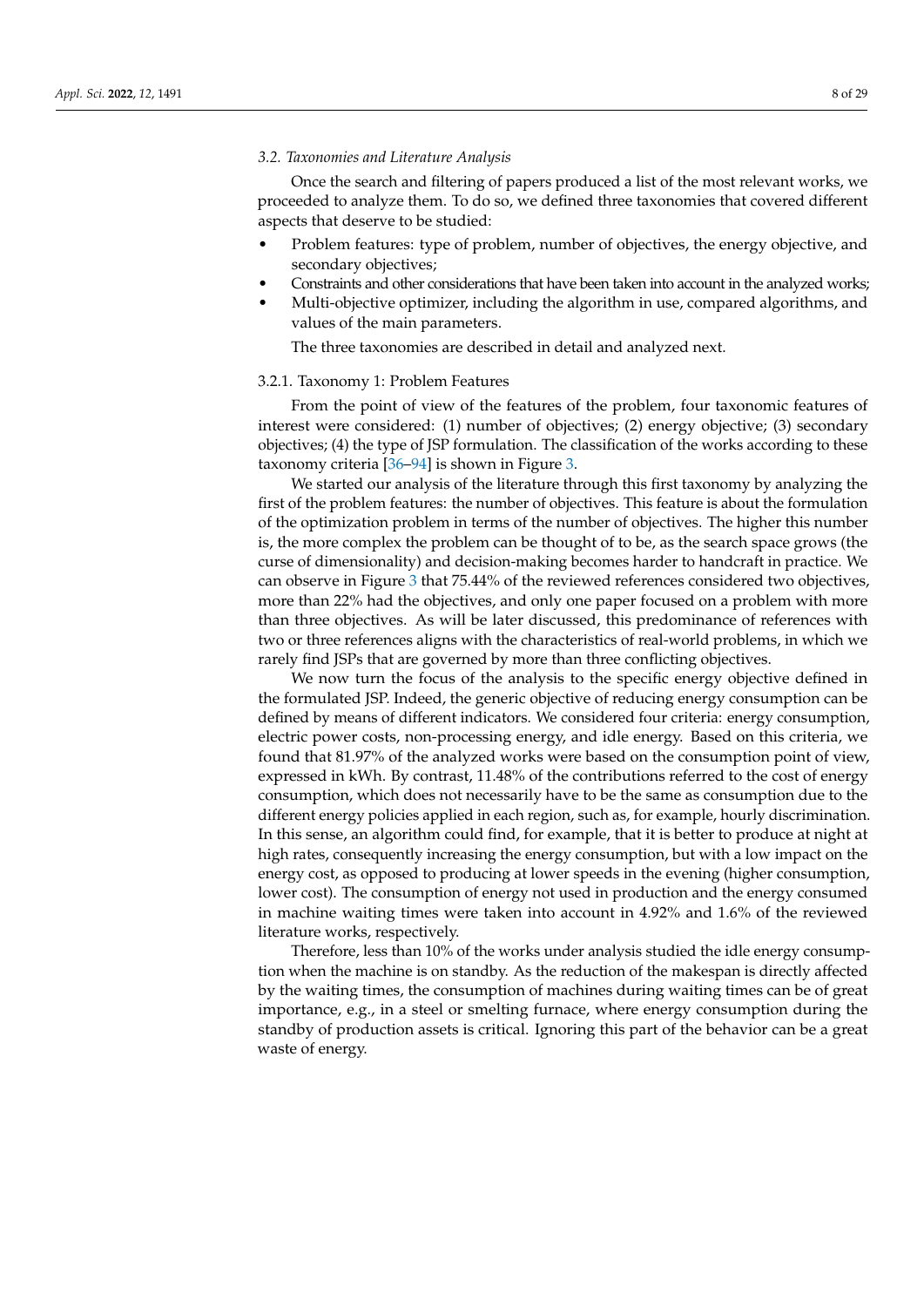<span id="page-8-0"></span>

**Figure 3.** Taxonomy of the reviewed literature by problem features.

Since the survey addressed works dealing with multi-objective formulations of the JSP where energy consumption is minimized jointly with other secondary objectives , we continued our examination of the first taxonomy by evaluating which other objectives not related to energy have been in use. The secondary objective that appeared most frequently was, as expected (as the research has been performed in industrial environments), makespan, with 70.5% of the reviewed articles. This objective gauges the total amount of time that is necessary to produce and complete a set of scheduled jobs (production commit). The lower the makespan is, the more production efficient or the higher the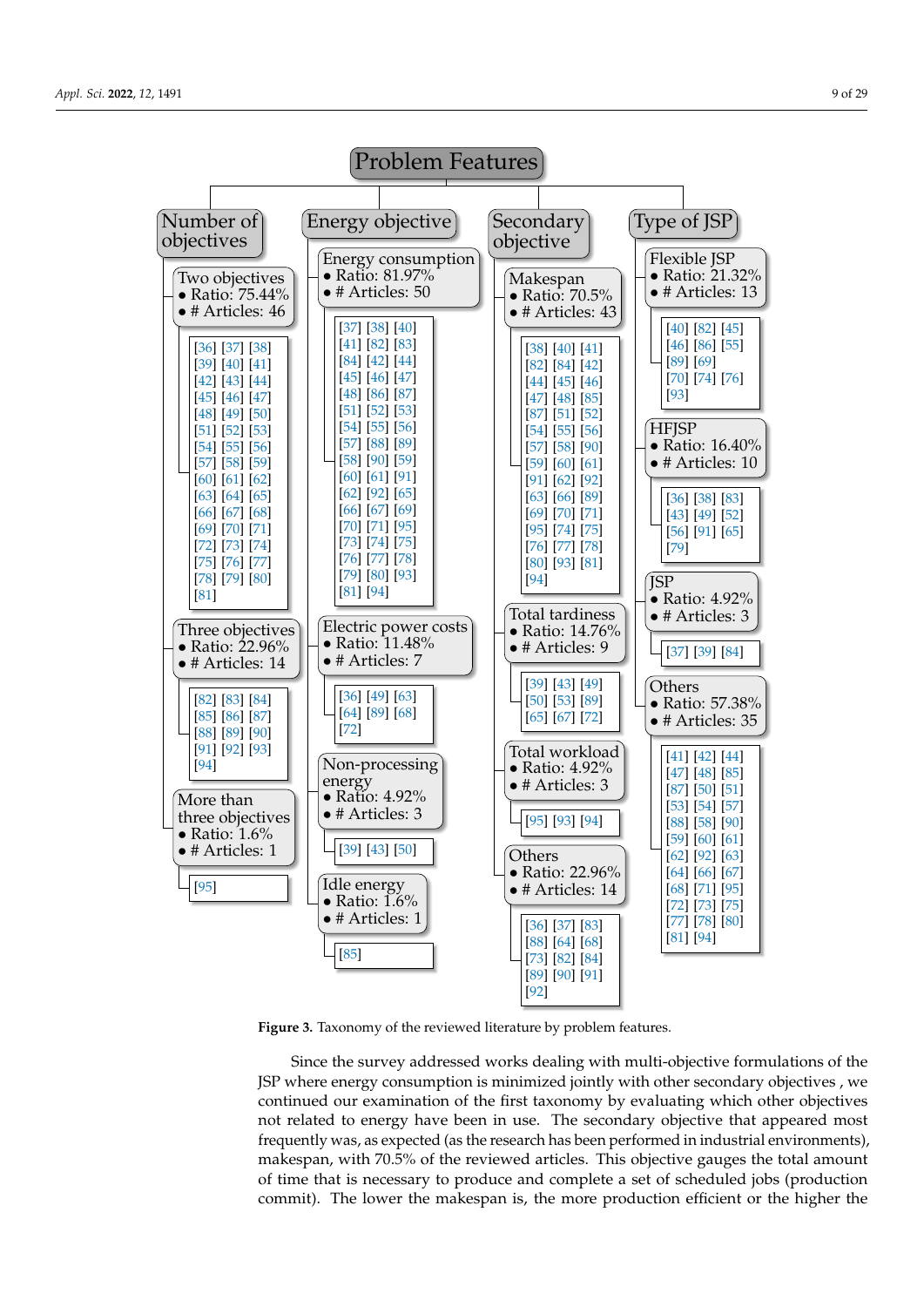production capacity of a plant is. Therefore, makespan is an objective to be minimized. This objective can conflict with the energy objective, since a shorter production time may require higher production speeds or the use of more machines, thereby consuming more energy. This is the most addressed case, although it is possible to find a global optimum that guarantees the minimum makespan and the minimum energy, wherever waiting times between operations are the only aspect of the plant that allows energy to be minimized. However, this is not generally the norm, paving the way for the adoption of multi-objective optimization solvers.

The next most important secondary objective is the total tardiness, which was accounted for in 14.76% of the works organized in the taxonomy. Total tardiness refers to the delay time and is critical for production, as it can incur serious production cost overruns due to late deliveries. This objective is related to the makespan, and if we consider both together, around 90% of the papers included production efficiency in one form or another as a secondary objective. The total workload appeared as the next-most-addressed secondary objective, appearing in 4.92% of the jobs. Finally, the remaining 22.96% included other key performance metrics not necessarily related to production efficiency, such as noise, worker costs, and product quality (among others), which have less impact on production when searching for an optimal scheduling plan.

We end the analysis of our first proposed taxonomy by pausing on the type of JSP formulated in every work. In most contributions, the authors defined each use case by mapping it to a specific type of problem. Although all of them were related to JSP problems, in many cases, they showed problem types that were too specific to be generalized to other practical use cases. This implies that many reported cases described by the authors are only applicable under the conditions of the particular setup they considered in their work. This could be observed in 57.38% of the papers reviewed, in which the type of problem was unique for that study and defined under acronyms that do not provide any relevant information to the reader. The next largest group referred to the flexible JSP (FJSP), which was described in 21.32% of the contributions. Similarly, 16.40% of the cases referred to the hybrid flow shop scheduling problem (HFSP), whereas 4.92% were about a naive JSP problem, without any further formulation specifics whatsoever.

#### 3.2.2. Taxonomy 2: Constraints and Considerations

We continued our examination of the literature by analyzing contributions through the lenses of the constraints and practical aspects considered in the underlying MOP, beyond the objectives themselves. The variability of constraints and aspects is high, so it is difficult to arrange them in a coherent fashion. Nevertheless, several patterns and trends [\[36–](#page-26-8)[95\]](#page-28-12) were identified, which are shown in Figure [4](#page-10-0) and discussed in the rest of this subsection.

To begin with, most of the reviewed papers considered similar constraints that are posed to tell when a good solution as per the objectives defined for the JSP at hand is feasible. These constraints that are in common over most studied literature include:

- A job can only be assigned to one machine;
- The number of jobs assigned to a machine cannot exceed the net production capacity of the machine;
- The processing time of a batch is equal to the longest time of the jobs on the machine;
- A job cannot start before the previous job is finished on the machine;
- No machine can do more than one job at a time;
- Each operator can only operate one machine at a time;
- Jobs are independent of each other.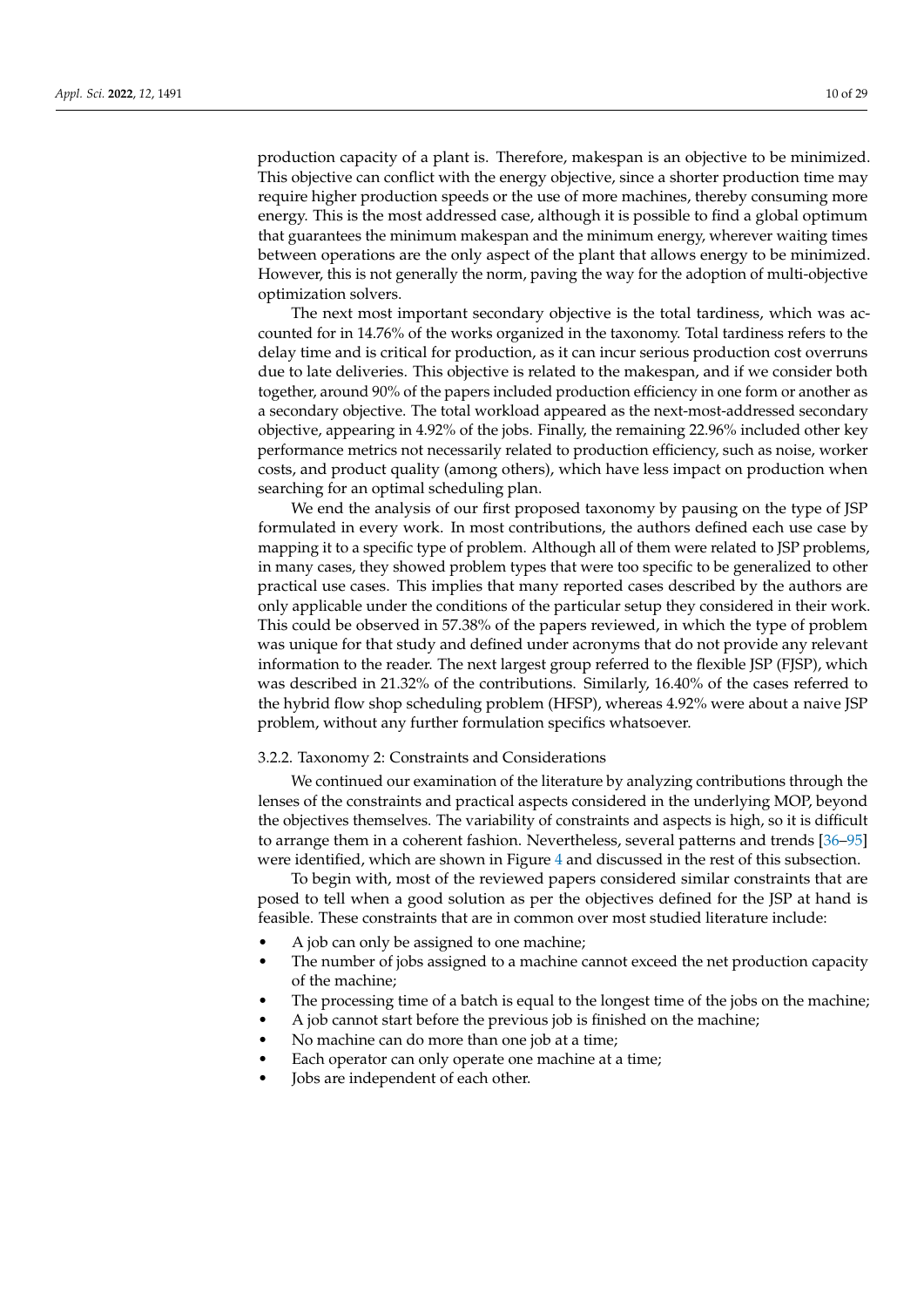<span id="page-10-0"></span>

Version January 21, 2022 submitted to *Appl. Sci.* 11 of 30

**Figure 4.** Taxonomy of the relevant considerations found in the reviewed literature. **Figure 4.** Taxonomy of the relevant considerations found in the reviewed literature.

However, there are other constraints and considerations that pose a difference in the way in which the authors approached the problem. In this way, some works assumed overly idealistic production environments, inserting several constraints that can be considered far from being realistic. These are shown in Figure 4 include:

- Machines are always available from the start: this first assumption does not hold in  $\frac{1}{2}$  during the production cycle, and other associates reasons. The production considered reasons. The case  $\frac{1}{2}$ many practical circumstances, because not always are all machine available in real environments. This may occur for a manifold of reasons. For example, a machine can be broken, under maintenance, or can be blocked to produce only one type of unit. Surprisingly, all the reviewed papers assumed this start point;
- Once a job is started at a machine, the job cannot be stopped: this second assumption is not always possible either due to breakdowns, production priorities arising during the production cycle, and other assorted reasons. Therefore, in some cases (especially when there are many sub-processes flowing inside the same machine), the production of a unit has to be stopped and does not necessarily resume in the same unit. Possible issues derived from these circumstances during the manufacturing process were  $126$  sometimes true. Now that it is not always that leads are not always to be in  $[71]$ ;
- Each operation should begin immediately after the previous one has been completed: this third assumption is not always the best practice due to production bottlenecks: if a machine has a cycle time higher than other assets, it is a good practice to start the next/previous machine before the other ends. All the papers reviewed made this assumption; the time needed to transport from one part to transport from one part to another one part to another one part to another one part to another one part to another one part to another one part of the state of
- The production buffer between machines is unlimited: this assumption may hold sometimes, but it is not always true. Now that lean manufacturing is becoming a revolution in factories and that one of its pillars is based on producing only what is indispensable by reducing the length of the batches, assuming unlimited buffers will violate this principle  $[43]$ ;
- Transportation time within the plant and production chain is negligible: this is not always feasible, as the time needed to transport from one part to another one of the productive process can be even higher than that of the productive process itself.  $\frac{4}{100}$  for products  $\frac{4}{1000}$  facture small batches of products. The products that that that the side of products. The products of products of  $\frac{1}{1000}$  and  $\frac{1}{1000}$  for  $\frac{1}{1000}$  for  $\frac{1}{1000}$  for  $\$ Lean manufacturing strives to reduce waste, so improving the product routing inside<br>the factories in increased at This constraint will be a massific the product and the proceed the factory is important. This constraint will be opposite the route and transport optimization, and its influence in the makespan is mostly considered as negligible. Nevertheless, some works have stepped aside this trend and considered this aspect in the problem formulation [\[55\]](#page-26-27);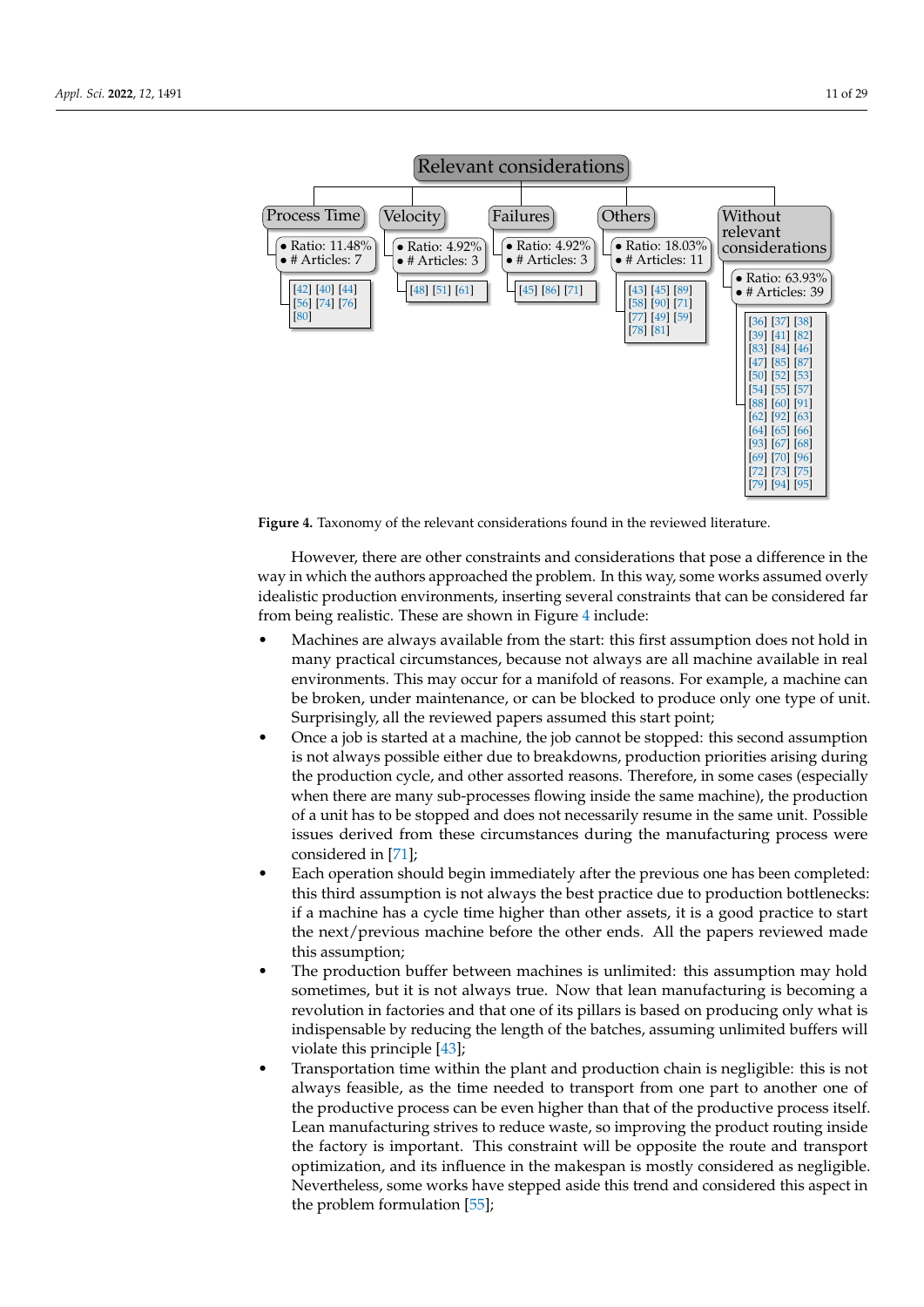The change time is negligible: this sixth constraint can be mainly assumed in the production of large batches, but currently, most factories are required to manufacture small batches of products. This entails that tooling changes happen more frequently, so their aggregate impact on production makespans can no longer be neglected [\[53,](#page-26-25)[55–](#page-26-27)[57\]](#page-27-1).

Another important aspect that is not always taken into account is the impact on energy consumption of idle and standby time. Idle time is a period of time in which an asset (machine or employee) is ready and available, but is not doing anything productive. Standby time is the time during which a part of the process is waiting for a previous operation to finish. The energy consumption of these states of industrial assets is relevant and has been considered in several works [\[40](#page-26-12)[,42](#page-26-14)[,44](#page-26-16)[,56,](#page-27-0)[74](#page-27-18)[,76,](#page-27-20)[80\]](#page-27-24).

Finally, we pause on an important and relevant root cause of energy consumption: the processing velocity of machines endowed with the capability to produce at different rates. Higher production speeds usually imply a higher energy consumption. Since this capacity of machines is specific to the industrial sector and type of product, only a few works have paid attention to this matter [\[48,](#page-26-20)[51,](#page-26-23)[61\]](#page-27-5).

#### 3.2.3. Taxonomy 3: Multi-Objective Optimizer

The analysis of the literature arrives at the third criterion followed to perform optimization in a principled manner: the algorithmic procedure by which every JSP under consideration has been optimized. In this regard, we used four criteria [\[36–](#page-26-8)[95\]](#page-28-12) to orchestrate the literature in the taxonomy shown in Figure [5:](#page-12-0) (1) specific algorithm utilized; (2) the algorithm(s) to which the proposal has been compared; (3) crossover parameters; (4) mutation parameters. In what follows, we discuss the general design and methodological patterns stemming from this third systematic analysis.

We begin the discussion by considering the specific multi-objective algorithm used in every contribution. This classification is focused on the multi-objective algorithm used to optimize the problem. A priori, here, we expected to find widely known multi-objective evolutionary algorithms, such as NSGA-II, MOEA/D, or SPEA-2. However, after carrying out the review, most of the papers analyzed referred to new optimization techniques that attempt to improve the performance of the aforementioned algorithms. This is why this feature does not account for the specific algorithm in use, but rather ascertains whether a new algorithm has been developed for the study or not. Surprisingly, we found that 88.5% of the articles included in the review developed new algorithms or improvements of existing ones, whereas only in 9.8% of the cases, no new algorithm was proposed. This fact links to one of the critical points elaborated later in Section [3.3.](#page-15-0)

We turn the scope of the discussion to the algorithm for comparison included in benchmarks. For this criterion, we considered those techniques that the authors of every contribution used to compare their performance to that elicited by their own proposed algorithms. As expected, NSGA-II prevailed in the area as a comparison counterpart, with 32.47% of the papers featuring it in their benchmarks. This multi-objective evolutionary algorithm is followed by SPEA-2, which was used in 10.39% of the cases. MOEA/D, another popular multi-objective evolutionary algorithm, appeared in 9.09% of the analyzed literature, while the remainder included comparisons with other algorithms such as NSGA-III, MOGWO, SPEAR, etc.

Another fact to take into account in this category is that commercial software for optimization such as CPLEX is quite frequently employed in this area. This statement is buttressed by Figure [6,](#page-13-0) where we can observe that the three aforementioned algorithms predominated over the rest.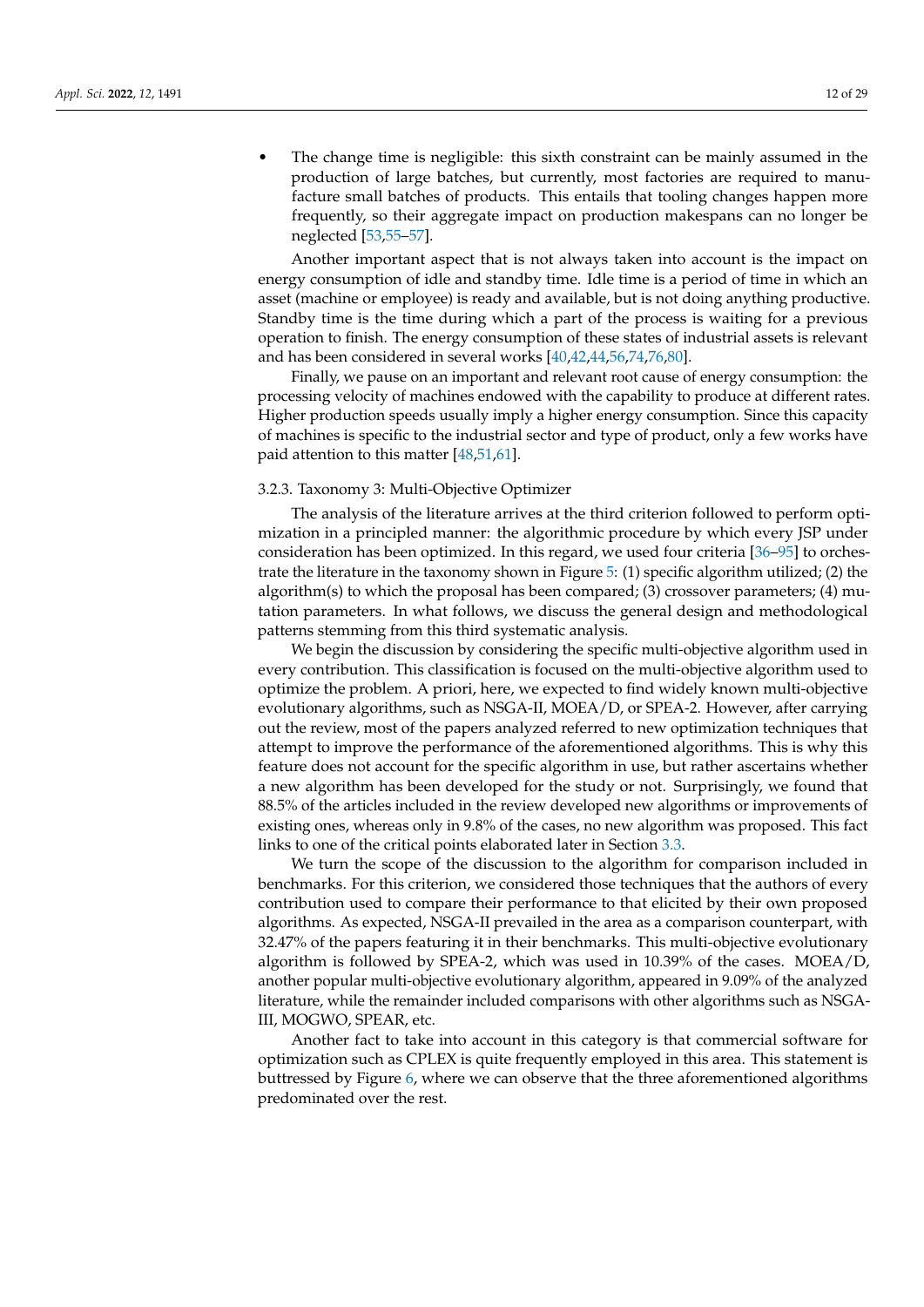<span id="page-12-0"></span>

**Figure 5.** Taxonomies by multi-objective optimizer.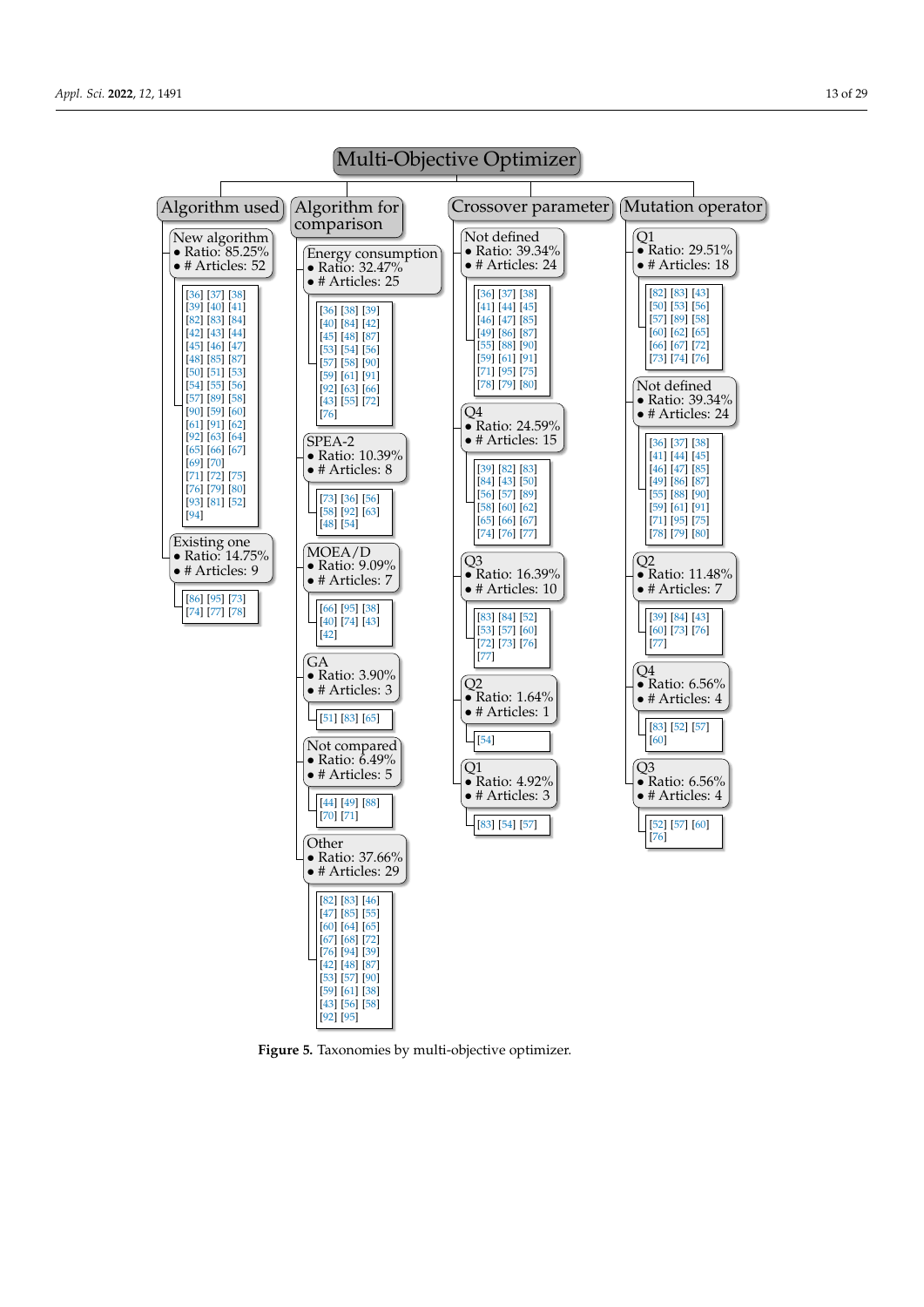<span id="page-13-0"></span>

**Figure 6.** Most utilized algorithms for benchmarking and comparison.

Table [2](#page-14-0) provides a complete list, ordered by publication year, of the algorithms used, the algorithm taken as a starting point to develop the newly proposed approach, and the algorithms against which it was compared. We can clearly observe that most of the papers focused their efforts on developing their own algorithm. It is also worth noting that none of the newly developed metaheuristics over the years makes a comparison with previously defined solvers in the table. This indicates that research works reported in this area mainly attempted beating generic algorithms (e.g., NSGA-II, ILS, MOGA) and did not include in the comparison algorithms specifically designed to solve JSP instances.

Since most of the metaheuristics used to solve multi-objective formulations of the JSP are genetic algorithms (i.e., evolutionary algorithms using crossover and mutation operators in the variation step), we now analyze the crossover operators in use and, in particular, the value of the crossover probability parameter (see again Figure [5\)](#page-12-0). In the experimental phase, the authors of the papers carried out different experiments varying the crossover and mutation values, so that in many cases, more than one value was provided for these operators. Therefore, we decided to group them by quartiles, with the first quartile Q1 being the probability of crossover set between [0, 0.25), Q2 between [0.25, 0.5), Q3 between [0.5, 0.75), and Q4 between [0.75 and 1].

The crossover operator was not always given, sometimes because the algorithm does not make any use of it (as in, e.g., PSO-based proposals). However, when used, there were a high number of papers that did not provide detailed information: in 39.34% of cases, the crossover operator was not specified; in 24.59% of the cases, the crossover probability was high, belonging to Q4; in 16.39% of the cases, the crossover parameters were in the third quartile; 1.6% and 4.92% had crossover probabilities belonging to the second quartile and the first quartile, respectively.

It is remarkable that a large number of papers did not provide the crossover parameter settings, so they cannot be reproduced in new studies. This practice detracts from the scientific value of the publications because the statements and findings cannot be validated by the community. A well-conducted study should transparently inform about the operators and algorithms in use, so that interested researchers can replicate and advance the general knowledge in the field. Moreover, it is striking that this type of information did not appear when, in many cases, the studied problem was synthetic and there was no commitment to confidentiality. Apart from that, the probability values used more were the higher ones (i.e., in the Q4 range), as expected.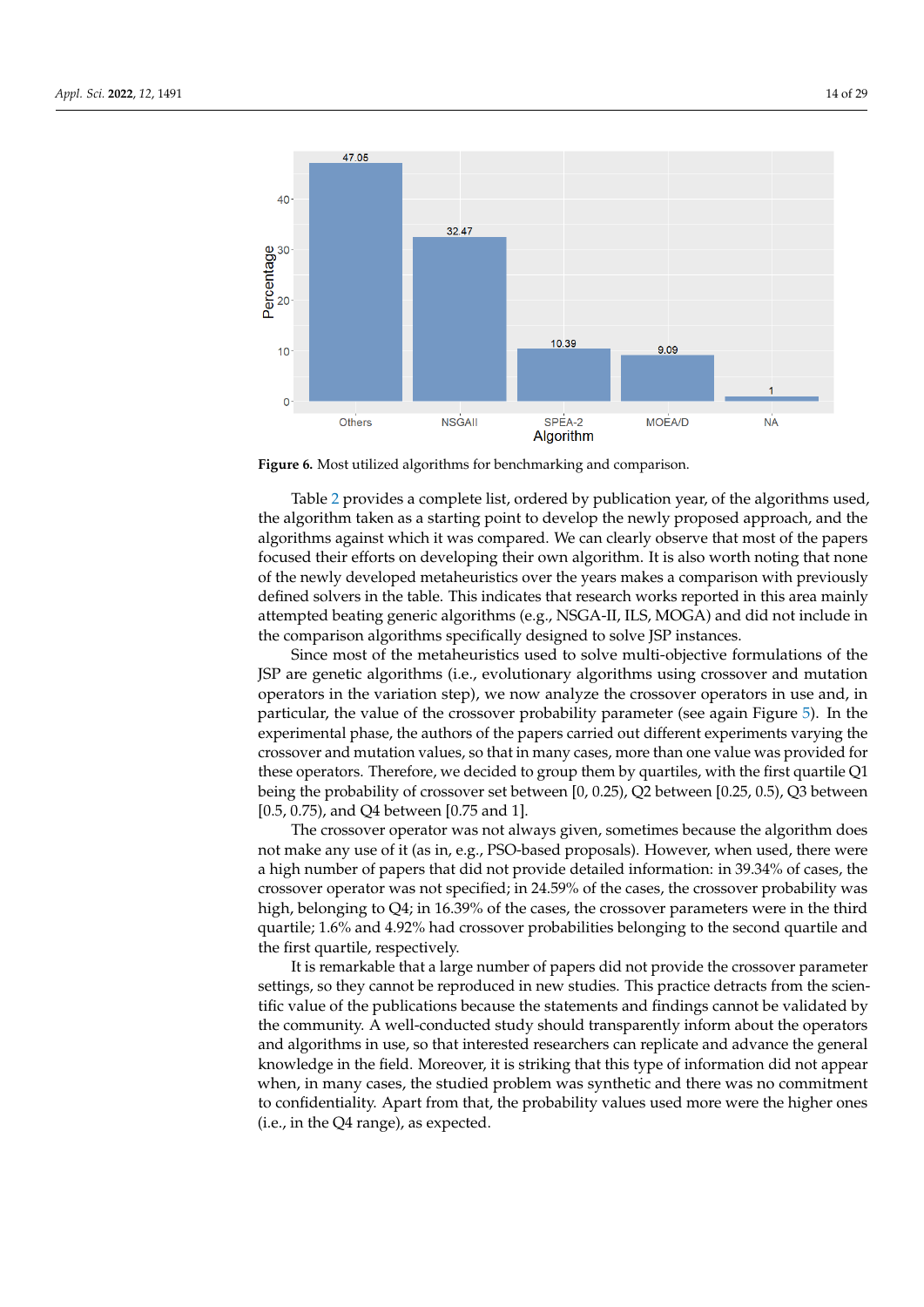| Year | Reference        | Algorithm Used                       | <b>Initial Algorithm</b>               | <b>Algorithms Used for Comparisons</b>                   |
|------|------------------|--------------------------------------|----------------------------------------|----------------------------------------------------------|
| 2011 | $[94]$           | <b>SPNE</b>                          | Dynamic game theory                    | AL+CGA; PSO+TS; HSISAT                                   |
| 2013 | $[36]$<br>$[70]$ | <b>MOACO</b><br><b>IGSAA</b>         | <b>ACO</b><br>SA                       | NSGA-II; SPEA-2                                          |
| 2014 | [82]<br>[86]     | <b>BVNSGA-II</b><br>NSGA-II          | NSGA-II<br>NSGA-II                     | $\overline{\phantom{a}}$                                 |
|      | $[41]$           | <b>SAA</b>                           | GA                                     | $\overline{\phantom{a}}$                                 |
| 2015 | [69]             | Continuous-time MILP                 |                                        |                                                          |
|      | [67]<br>[68]     | GD-MOCDE<br>ABC                      | MOCDE, Gradient descent (DC),<br>ABC   | MODE;<br>IGAMU; CSO; SAGA                                |
|      | $[37]$           | <b>MILMO</b>                         |                                        |                                                          |
| 2016 | $[39]$           | <b>GAEJP</b>                         | NSGA-II                                | NSGA-II; LEKING                                          |
|      | $[84]$           | <b>MOGA</b>                          | Simplex lattice design                 | NSGA-II;                                                 |
| 2017 | [89]<br>[66]     | GA-based<br><b>HMOBSA</b>            | GA<br><b>MOEAs</b>                     | NSGA-II; MOEA/D;                                         |
|      | [89]             | Enhanced GA                          | Standard GA                            |                                                          |
|      | [94]             | <b>SPNE</b>                          | <b>DGT</b>                             | AL+CGA; PSO+TS; HSISAT                                   |
|      | $[38]$           | EA-MOA                               | $\overline{\phantom{0}}$               | NSGA-II; MOEA/D; DBEA; EADD                              |
|      | $[44]$<br>$[46]$ | <b>IGALL</b><br><b>SFLA</b>          | IG<br><b>SFLA</b>                      | <b>BVNSGA-II</b>                                         |
|      | [50]             | <b>MCEAs</b>                         |                                        | NSGA:                                                    |
|      | $[57]$           | Multi-objective DE                   |                                        | NSGA-II; AMGA                                            |
| 2018 | [88]<br>$[92]$   | Bee Colony<br><b>HMOGWO</b>          | Artificial bee colony (ABC)<br>GWO; GA | NSGA-II; SPEA2; MOGWO; MOGWO1; MOGWO2                    |
|      | [63]             | <b>TEPSO</b>                         | PSO; TABOO                             | NSGA-II; SPEA2                                           |
|      | [64]             | <b>NBI</b>                           | Normal boundary intersection           |                                                          |
|      | [65]             | <b>TTLBO</b><br>NSGA-III             | NSGA-III                               | IGSA; GA                                                 |
|      | $[95]$           |                                      |                                        | NSGA-III-NIG; EFR-RR; crEA                               |
|      | [40]<br>$[42]$   | <b>MOBSO</b><br><b>MDABC</b>         | Basic BSO<br><b>MOEA</b>               | NSGA-II; MOEA/D<br>NSGAII; EAMOA; CMFOA; MOEA/D; iMOEA/D |
|      | $[43]$           | <b>EOMO</b>                          | $(MOEA/D)$ .                           | SPGA-II; NSGA-II; MOEA/D                                 |
|      | [45]             | <b>MOHPIOSA</b>                      | <b>PIO</b>                             | NSGA-II                                                  |
|      | [85]<br>$[71]$   | <b>IMOMVO</b><br><b>MOGSA</b>        | <b>MOGA</b>                            | MOMVO; MOPSO; MOALO; NSGA-II                             |
|      | $[93]$           | <b>DCRO</b>                          | <b>CRO</b>                             |                                                          |
| 2019 | $[56]$           | <b>MOCGWO</b>                        | <b>MOG</b>                             | NSGA-II; NSGA-II + NDM; SPEA2; SPEA2 + NDM; MOCGWO       |
|      | $[55]$<br>[56]   | iMOEA/D<br><b>MOCGWO</b>             | MOEA/d<br>GWO and CA                   | HMOBSA; NSGA-II<br>NSGA-II; SPEA2; MOCGWO                |
|      | [58]             | <b>MOWSA</b>                         | Whale swarm algorithm                  | NSGA-II; SPEA2; PAES                                     |
|      | [61]             | <b>COA</b>                           |                                        | NSGA-II; IMEA/D                                          |
|      | [91]<br>$[54]$   | <b>ILS</b><br>New MOGA               | <b>ILS</b><br><b>MOGA</b>              | NSGA-II                                                  |
|      | [80]             | MOGA-LS                              | ILS; VILS                              |                                                          |
|      | [83]             | PH-MOEAD                             | <b>MOEAD</b>                           | EMBO; GA; GAR; DPSO; DABC                                |
|      | $[47]$           | DEMO                                 |                                        | MODWWO; MPVNS; MOMBO                                     |
|      | [48]<br>$[49]$   | <b>MHACO</b><br>CPLEX (not provided) |                                        | NSGA-II; MODEA; SPEA-II                                  |
|      | $[87]$           | EMA                                  |                                        | NSGA-II; NNIA; NSGA-III                                  |
|      | $[51]$           | <b>EDA</b>                           |                                        | GА                                                       |
|      | $[52]$<br>$[53]$ | Own algorithm<br>2-echelon iMOEA/D   | MOEA/D                                 | NSGA-II; MOGLS                                           |
|      | [90]             | <b>HEA</b>                           |                                        | NSGA-II; NNIA                                            |
| 2020 | $[59]$           | iIMOALO                              | <b>ALO</b>                             | NSGA-II; MOPSO                                           |
|      | [60]<br>$[73]$   | NMA<br>$NSGA-II$                     | MA<br>NSGA-II                          | МA<br>SPEA2                                              |
|      | [74]             | NSGA-II                              | NSGA-II                                |                                                          |
|      | $[75]$           | EE-VBIH; EE-IG; IG-ALL               |                                        |                                                          |
|      | $[76]$           | MDSS-MOGA-DE                         |                                        | MOABC; MOACO; MOCS                                       |
|      | $[77]$<br>$[78]$ | NSGA-II; SPEA-2<br>NSGA-II           | NSGA-II; SPEA-II<br>NSGA-II            | NSGA-II; SPEA-2                                          |
|      | [81]             | PSO_SWS; PSO_LWR                     | <b>PSO</b>                             | PSO_SWS; PSO_LWR; PSO                                    |
| 2021 | $[72]$           | <b>HPSO</b>                          | PSO <sub>i</sub>                       | NSGA-II; HPSO-LS                                         |

<span id="page-14-0"></span>**Table 2.** Algorithms found in the analyzed papers.

We end the analysis of the literature through the third taxonomy by assessing the mutation operator adopted by the selected contributions. To analyze the mutation operator,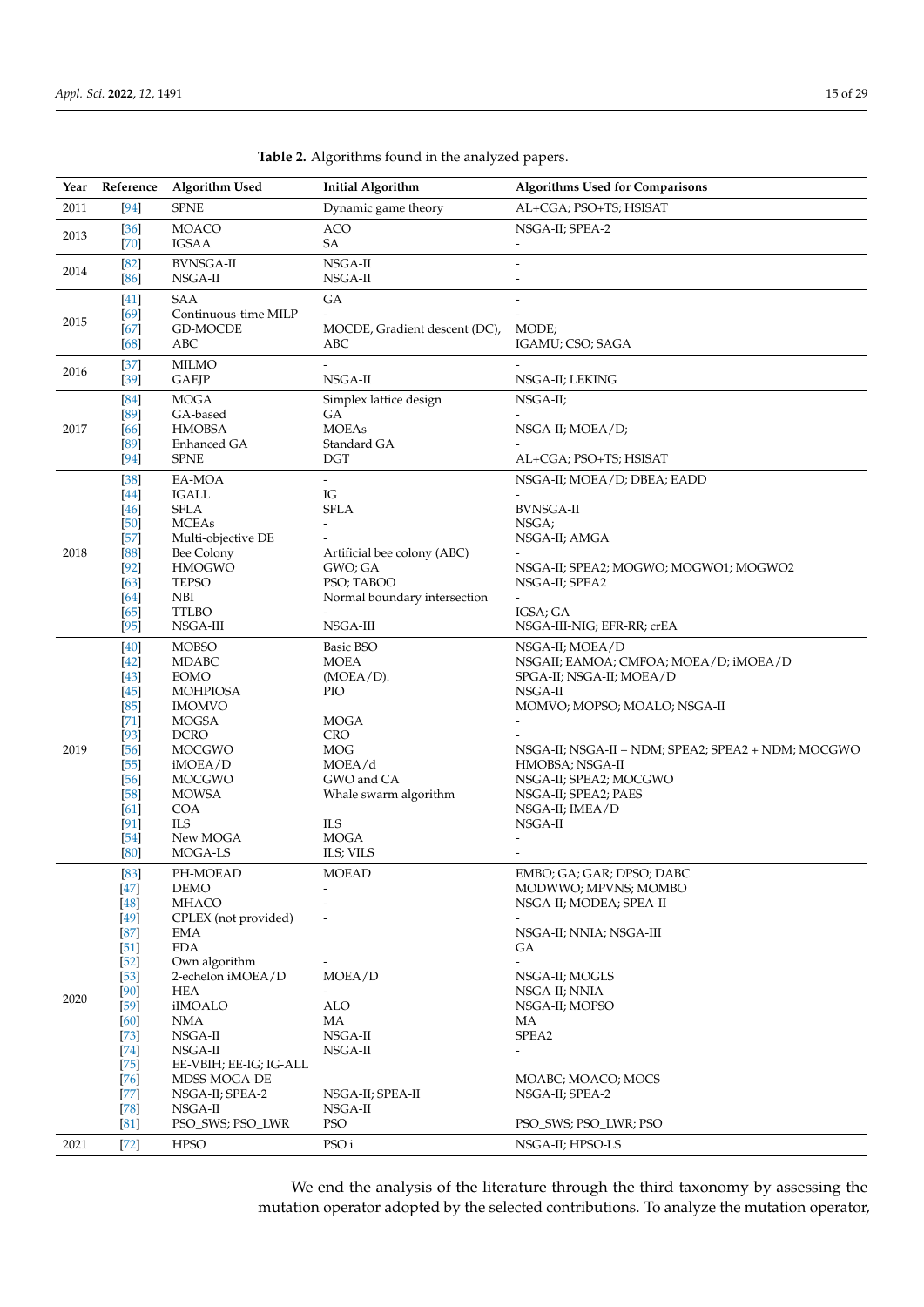we defined, as in the crossover operator, quartiles, with the first quartile Q1 being the probability of mutation set between [0, 0.25), Q2 between [0.25, 0.5), Q3 between [0.5, 0.75), and Q4 between [0.75 and 1]. In general, the mutation probabilities were low, as can be told from the most-used quartile for this parameter (34.2% in the first quartile and 15.8% in the second one). Similar to the crossover, a significant fraction of the papers (39.34%) did not clearly indicate the mutation parameters chosen for the experimental part of the study, which aggravates even further the reproducibility problems exposed previously.

#### <span id="page-15-0"></span>*3.3. Summary of Critical Points Identified in the Literature Analysis*

Now that the literature falling in the intersection between energy-aware production scheduling and multi-objective metaheuristics has been described, we now summarize the main observations that emerged from the critical analysis of such works. Before proceeding further, we claim that with this critique, we did not aim to discourage the readership from performing research at these crossroads, but rather (1) to underscore realistic aspects and assumptions that are tightly coupled to real-world settings, (2) to pinpoint poor practices that should be avoided in prospective studies, and (3) to call for research efforts in directions of inherent value for the field. Such observations are exposed in what follows:

- The first taxonomy given in Section [3.2.1](#page-7-1) uncovered that most JSPs solved in the analyzed literature corpus addressed two or three objectives. This conforms to realworld settings, where production scheduling is often driven by a few key performance indicators. Nevertheless, we emphasize that the potential of multi-objective metaheuristics to seamlessly cope with problems comprising several objectives should be propelled by a real-world need for taking them into consideration. In this regard, most cases reported in the literature posed sophisticated mathematical problem statements without giving an explicit rationale connecting the problem statement itself to realworld circumstances, KPIs, and constraints. This not only hinders the generalization of the studies, but also questions whether the research is truly motivated by realworld problems.
- The formulation of the JSP is based mainly on energy consumption and makespan. This is not an issue, but rather a consequence of the fact that in most practical settings, scheduling in industrial plants is governed mainly by production efficiency, i.e., the production of as much product as possible. The relatively low number of scientific works related to energy-aware production scheduling (slightly above 60 references) is also symptomatic of the fact that it has not been until recently when energy efficiency has become a concerning issue in real-world industries. Several reasons for this growing concern can be speculated around the sharply increasing energy costs, particularly noticeable in certain countries [\[96\]](#page-28-13). This fact is encouraging and should catalyze efforts brought to the area surveyed in this work;
- On the negative side, and repeating previous claims, we encountered that most types of JSPs tackled in the analyzed studies were largely specific for the use case under target in the paper, leading to a loose generalization of the results to new real-world setups. Again, this should not be considered an issue if the work at hand confined the conclusions of its experiments to the JSP variant under consideration. However, this was not the case in a subset of the references examined, wherein the novelty of the JSP problem was entangled with the proposal of a novel metaheuristic algorithm without any solid reason. This echoes the longstanding controversy about the role of the metaphor in the design of nature-inspired metaheuristics. We also noted this practice in several works resorting to new biologically inspired solvers over ad hoc JSP formulations, avoiding (1) the inclusion of well-established multi-objective algorithms in the comparisons and (2) the reproducibility of the results of the benchmark leading to the claims about the performance of the new solver. Principled and thorough performance studies should be performed in prospective works to clarify whether the performance of such solvers corresponds to a truly better search capability of their bio-inspired operators;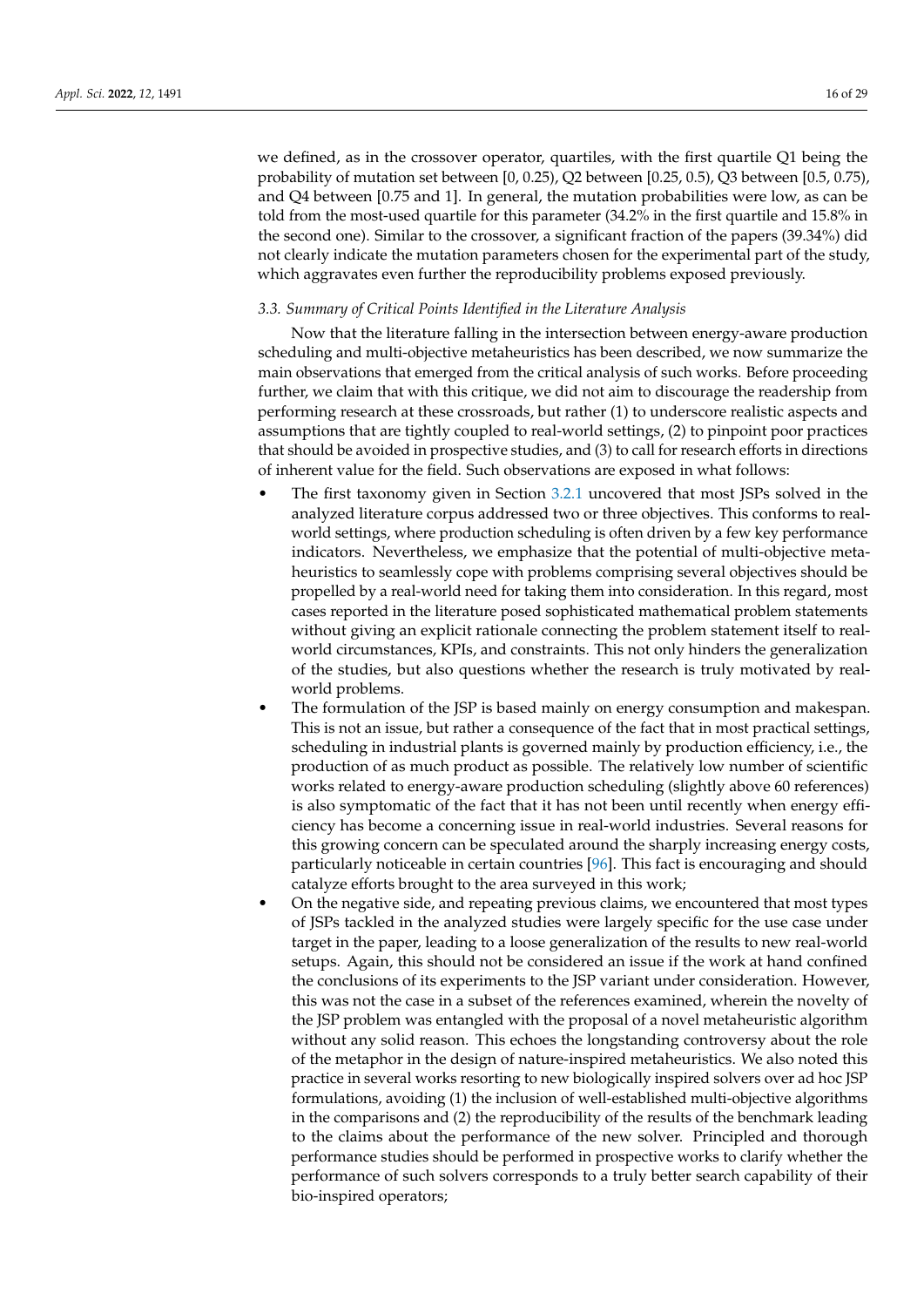- When it comes to the realism of the formulated problem, very few papers took into account aspects that are prevalent across the production plants of a diversity of industries, such as waiting times, maintenance cycles, machine downtimes, and other aspects that impact the overall computation of the makespan. The intensity by which the makespan can be affected by not considering these aspects is subject to the use case under consideration. However, the growing capability of modern manufacturing execution systems (MESs) to integrate and handle all sources of information related to the production process should entail more realistic JSP formulations, showing that the makespan computation and the set of imposed constraints can harness the availability of external sources of information. Furthermore, new opportunities for dynamic production scheduling could arise, depending on the rate at which information is
- updated in the MES; • Performance comparisons between algorithms should be made incremental. When new algorithms are proposed, they should be evaluated over synthetic JSP instances (i.e., leaving aside conditions/constraints imposed by real settings), so that advances can be validated by the community and improved upon. Our literature analysis revealed that reproducing an article dealing with a real-world scenario with a JSP at its core is hard to achieve. Key information is not provided (in some cases, due to confidentiality clauses), and source codes are not made available. Therefore, one can easily question whether new algorithms are developed ex professo for the use case under analysis, showing off a superior performance over a very scarcely comparableJSP. This could be the reason why Table [2](#page-14-0) evinces that almost no multi-objective algorithm that falls out of the metaheuristic mainstream was used in studies published after it was first presented. We definitely envision that the community should report a fair and methodologically principled performance comparison between well-known algorithms over diverse, yet synthetically generated energy-aware JSP problem instances. This study could inform whether there is any value in the set of modern metaheuristic approaches that lie within the boundaries of the aforementioned controversy. Most importantly, by including customized/memetic/hybrid algorithm in the benchmark, such a study would evince whether the customization of metaheuristic algorithms provides any further value beyond solving better specific formulations of the energy-aware JSP.

Emboldened by the deficiencies discussed above, we complement the literature analysis conducted in this section with a rigorous experimental study, following the methodology that is commonly used in comparative studies of multi-objective metaheuristics when applied to a particular set of problems. The study not only included the use of quality indicators and statistical test to assess whether the differences of the results provided by the algorithms are significant or not; to foster its reproducibility, we provide also the source codes of the algorithms and the problems, which will be included in jMetal [\[97\]](#page-28-14), a Java-based framework for multi-objective optimization with metaheuristics, which is widely used in the field, thus ensuring that they are available to the community.

#### <span id="page-16-0"></span>**4. Experimental Study**

As commented in the closing paragraph of the previous section, we carried out an experimental study to solve instances of a multi-objective formulation of the JSP, which considers energy and makespan as the objectives to be simultaneously minimized. As our purpose here was to illustrate how a comparative study should be conducted, we were not interested in proposing a new algorithm. Instead, our overarching goal was to assess the performance of three multi-objective metaheuristic solvers that are representative of the state-of-the-art and compare them with established methodological tools. To ensure reproducibility, all source code producing the results reported in this section and the energyaware JSP instances in use are available at: <https://github.com/jMetal/JSP> (accessed on 22 December 2021).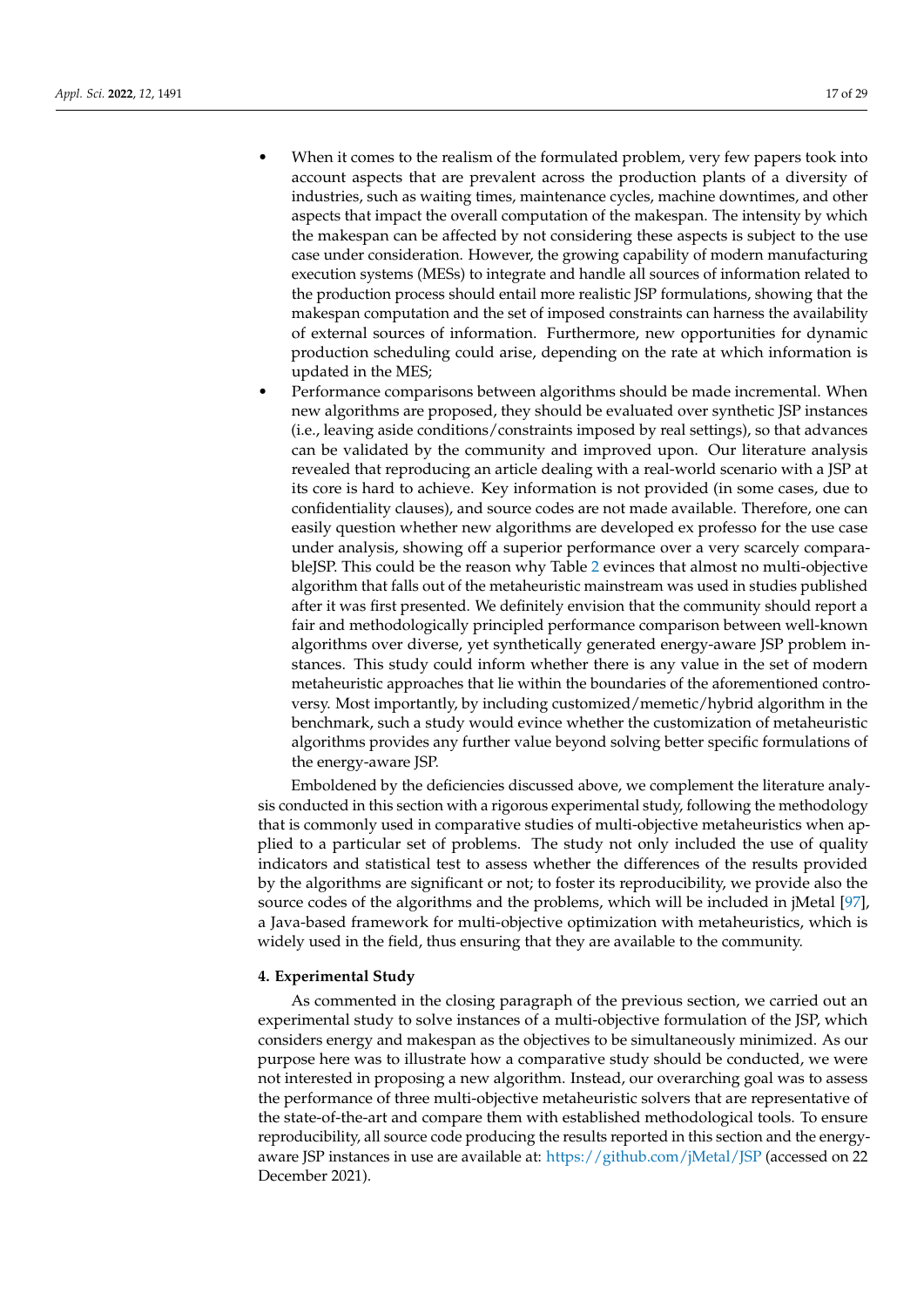#### *4.1. Problem Statement*

One of the conclusions of the analysis of the taxonomies is that the problems were mainly focused on two objectives: from the energy point of view, energy consumption was a priority, and from the operational point of view, makespan was key. Therefore, we propose to solve a bi-objective problem that tries to find the optimal solution for these two objectives. Makespan is the total time needed to achieve the production needs, so it can be calculated as the elapsed time between the beginning and the end of the production process. Energy can be considered as the energy consumption of the machines that are needed to achieve the production plan. In this case, we took into account the times and consumption of the machines, the times and consumption of starting and stopping the machines, and their speed. Makespan is expressed in units of time and energy in units of energy.

We generated a number of JSP instances based on existing ones [\[17\]](#page-25-16), but they were enriched with information related to energy. The data defining a given JSP instance were stored in a file with the following format (the numbers are example values):

```
5 3
0 19 9 33 ...
9 11 10 22 ...
...
```
The first row indicates the number of jobs and the number of machines (5 and 3 in the example), and the next ones contain pairs including the machine and time needed to execute that part of the job. In this case, for example, the first job runs on 0 machines during 19 units of time. As mentioned above, we enriched these data with extra information about energy, taking into account time stops, idle times, and machine velocities. To this end, new fields associated with energy were included:

- Energy consumption per time unit:
	- **–** *machineWorkingEnergy*: Total energy consumption by unit time while a machine is working;
	- **–** *machineIdleEnergy*: Total energy consumption by time unit while a machine is in the idle state;
	- **–** *machineWorkingToStopEnergy*: Total energy consumption by time unit while a machine stops from working;
	- **–** *machineWorkingToIdleEnergy*: Total energy consumption by time unit while a machine changes from working to the idle state;
- Machine velocity variables:
	- **–** *numberOfVelocities*: Array of the velocities that a machine can have;
- Velocity energy penalization:
	- **–** *velocityPenalty*: Energy consumption penalization by different velocities;
- Unit time variables:
	- **–** *machineTimeToIdle*: Units of time that a machine needs to change from the idle state to start or from start to idle;
	- **–** *machineTimeToStop*: Units of time that a machine needs to change from the working state to stop or vice versa.

With these new variables, we can define how much energy and time will be consumed by a machine for a given job that runs in x number of time units. It is worth noting that the user can configure different machine speeds and machine waiting times, allowing making decisions such as leaving a machine in the idle state until the next operation or turning it off and starting it again, depending on the energy consumption.

With all the considerations described above, we used these JSP instances:

- *la04* [\[98\]](#page-28-15), 5 machines and 10 jobs;
- *la10* [\[98\]](#page-28-15), 5 machines and 15 jobs;
- *ft06* [\[99\]](#page-28-16), 6 machines and 6 jobs;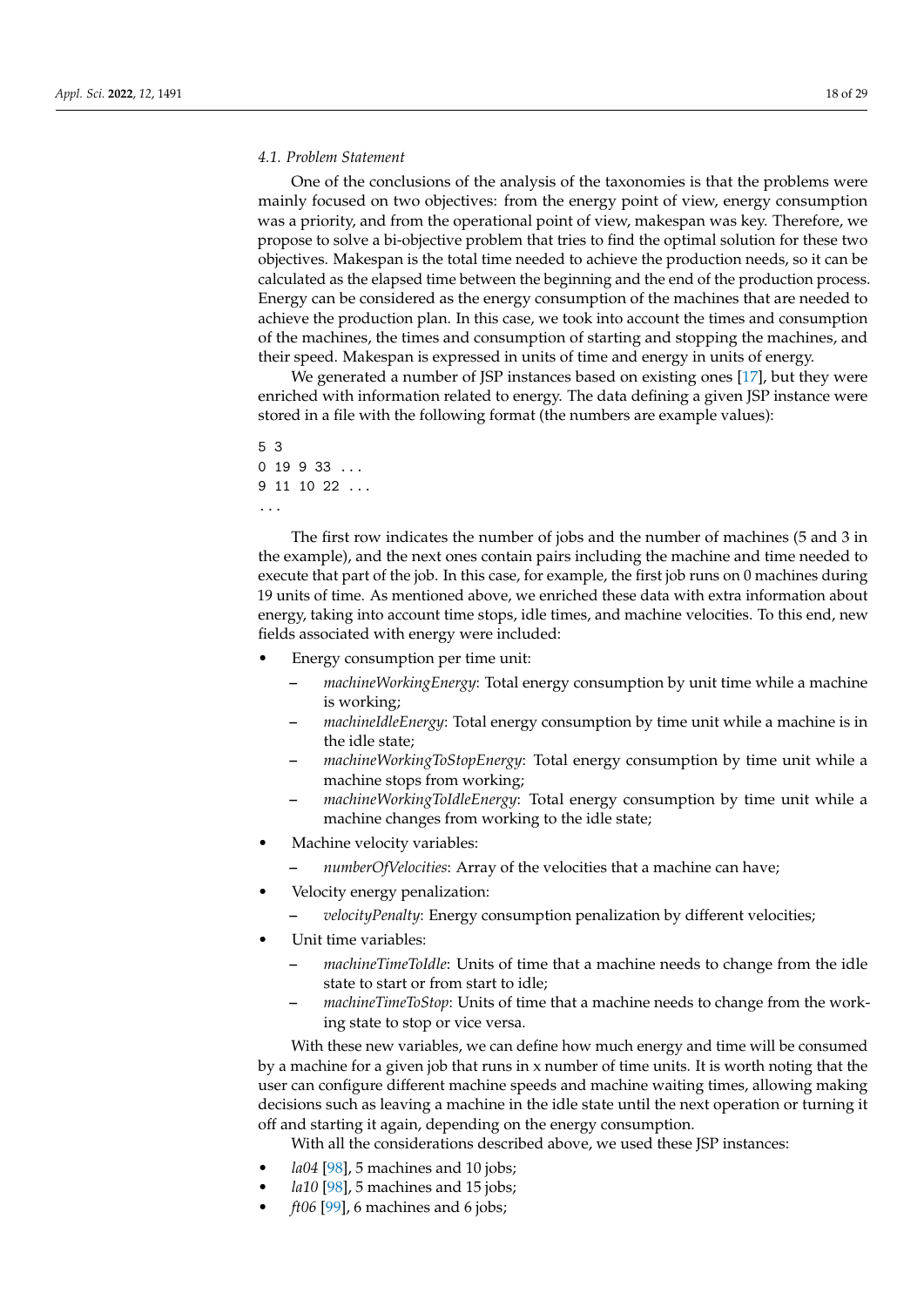- *orb01* [\[98\]](#page-28-15), 10 machines and 10 jobs;
- *abz5* [\[100\]](#page-28-17), 10 machines and 10 jobs;
- *swv20* [\[101\]](#page-28-18), 10 machines and 50 jobs;
- *ta12* [\[102\]](#page-28-19), 15 machines and 20 jobs;
- *dmu11* [\[103\]](#page-28-20), 15 machines and 30 jobs;
- *yn03* [\[104\]](#page-28-21), 20 machines and 20 jobs;
- *dmu40* [\[103\]](#page-28-20), 20 machines and 50 jobs;
- *ta77* [\[17\]](#page-25-16), 20 machines and 100 jobs.

The criterion to select these problem instances was to cover at least one dataset of each publications that has appeared in the analyzed literature, but trying to choose a sufficient variety of instances, regarding the number of machines and the number of jobs, with the gradual increase in the complexity of the problem, from lower to higher.

#### *4.2. Benchmark and Comparison Methodology*

To optimize a given multi-objective problem, it is necessary to implement it, which implies making decisions about the problem encoding (i.e., how the solutions are represented) and, in the case of deciding to use evolutionary algorithms to solve it, defining the variation operators (crossover and mutation; the plan was to use genetic algorithms). We implemented our JSP in jMetal [\[97\]](#page-28-14), so we could make use of algorithms already existing in the framework.

In order to carry out a comparative study of the problem, we needed to select a representative set of instances and choose which algorithms would be used to try to find which one was the most promising one to solve the problem effectively. Once the algorithms were selected, their control parameters were set, paying attention that they were configured to ensure a fair comparison; thus, the size of the population, as well as the stopping condition must be the same.

The next step was to define the number of independent runs per configuration (i.e., pair <algorithm, problem instance>), the indicators to measure the quality of the obtained Pareto fronts applied, the statistical tests needed to analyze the results, and providing tables and figures to support the analysis.

#### 4.2.1. Encoding Strategy

The encoding of the problem regarding the makespan was based on an array of integers of length equal to the number of jobs multiplied by the number of machines. To include the machine velocity per job execution, we added another array of the same length as the makespan one. Finally, a third array was used to include if the machine for a job must be stopped or remain idle. Therefore, the encoding of the problem was the union of these 3 arrays (makespan, velocity, and idle), with a length of three times the number of jobs per number of machines. The three arrays were initialized as follows:

- Makespan array: To fill this array, random integer numbers between one and the total number of available jobs were pushed to it, with the condition that a job number cannot appear more times than the total number of machines to which the the job has been assigned;
- Velocity array: This array contains random integer numbers between one and the number of available velocities;
- Idle array: The contents of this array are random binary numbers.

Figure [7](#page-19-0) illustrates the solution encoding strategy adopted in our experiments for the sake of its better understanding by the reader.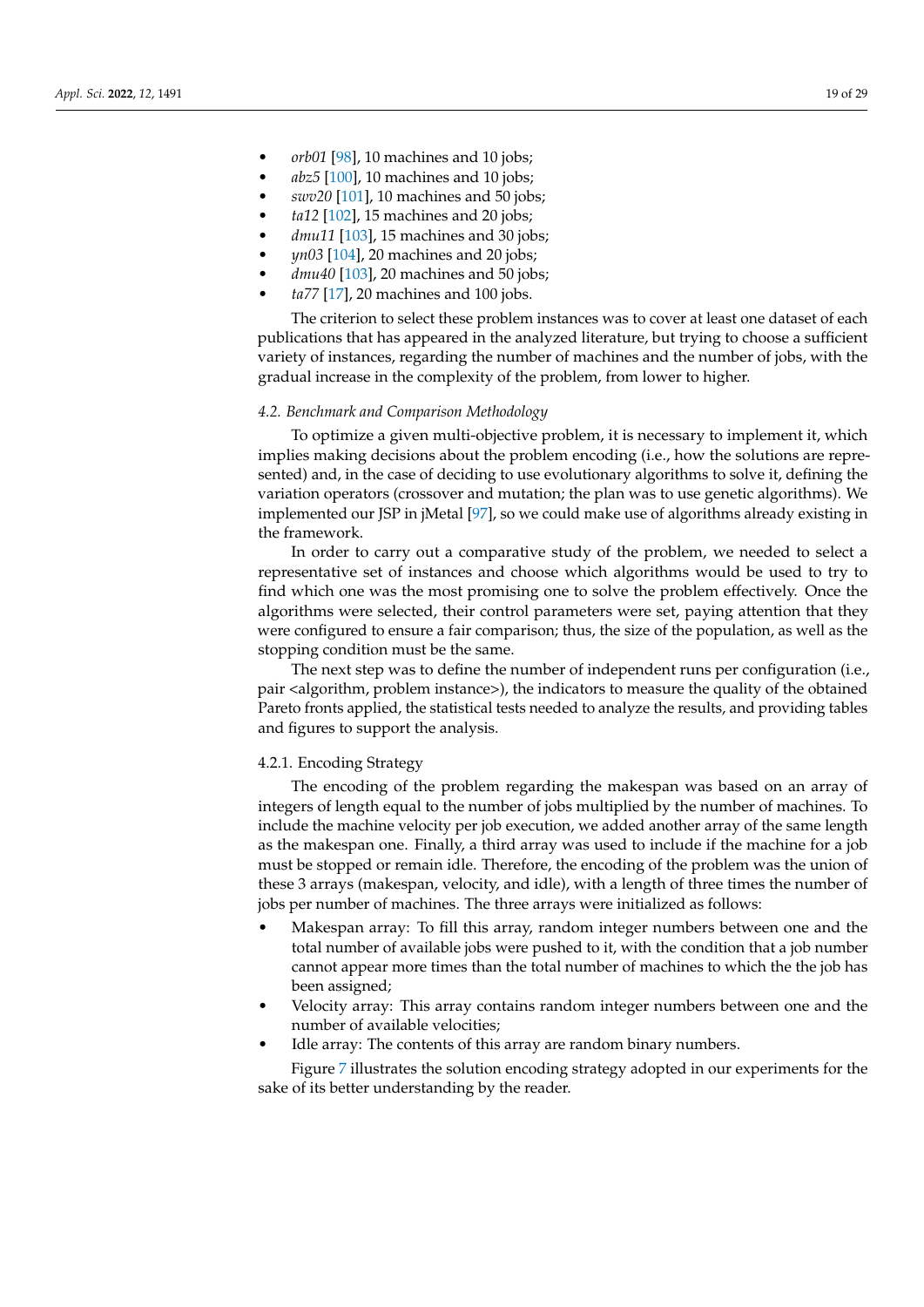<span id="page-19-0"></span>

**Figure 7.** Example of an encoded solution to the energy-efficient JSP addressed in the experimental part of this survey.

#### 4.2.2. Multi-Objective Algorithms

To perform this experimental study, we selected three well-known algorithms that are representative of the three categories of multi-objective evolutionary algorithms: NSGA-II [\[23\]](#page-25-22) (Pareto-based), MOEA/D [\[24\]](#page-25-23) (decomposition-based), and SMS-EMOA [\[25\]](#page-25-24) (indicatorbased). We remark that the purpose of this experimental study was to expose how to properly conduct it using representative techniques, not to try find the best algorithm, nor the most accurate configuration of the three we selected.

All of them were configured with a population size of 50 individuals and a stopping condition of computing 300,000 function evaluations. They shared the same crossover and mutation operators (see Table [3](#page-19-1) below). MOEA/D was set with a neighbor selection probability of 0.9, a neighbor size of 20, a maximum number of replaced solutions of 2, and a Tschebyscheff aggregation scheme.

We implemented a crossover operator for integer encoding that works as follows: after selecting two parent solutions, an array of the solution (makespan, velocity, idle) is chosen randomly. After that, two random positions are selected again randomly, and they are interchanged between the two parents, leading to two children. The crossover probability was set to 90%.

The mutation operator works as follows: first, as in the crossover, a random selection is performed between one of the three arrays composing the encoded solution (makespan, velocity and idle); second, a random interchange position is performed between two positions. The mutation probability was set to 100% (i.e., we always applied the mutation operator).

Should the goal of the experimental study be the determination of which algorithm performs best for every problem instance, these parameter values should be tuned by resorting to any of the parameter tuning strategies known in the field of metaheuristics (e.g., Bayesian optimization, extensive search over a grid of values, and other similar techniques [\[105\]](#page-28-22)). However, since the purpose of this experimental study was to exemplify how to develop a principled performance comparison conforming to standards and good practices, such parameters were left to their default values set in the reference implementation of every algorithm in jMetal. Table [3](#page-19-1) summarizes the values of the parameters for every algorithm.

<span id="page-19-1"></span>**Table 3.** Summary of the operators and parameter values set in the multi-objective algorithms considered in our experiments.

|                    | <b>NSGA-II</b>                                  | <b>MOEA/D</b>                                                                       |               | <b>SMS-EMOA</b> |        |  |  |  |
|--------------------|-------------------------------------------------|-------------------------------------------------------------------------------------|---------------|-----------------|--------|--|--|--|
| Parameter          | Value                                           | Parameter                                                                           | Value         | Parameter       | Value  |  |  |  |
| Selection          | Binary tournament                               | Neighbor selection probability                                                      | 0.9           | Selection       | Random |  |  |  |
|                    |                                                 | Neighbor size                                                                       | 20            |                 |        |  |  |  |
|                    |                                                 | Maximum number of replaced solutions                                                |               |                 |        |  |  |  |
|                    |                                                 | Aggregation scheme                                                                  | Tschebyscheff |                 |        |  |  |  |
| Common Parameters: |                                                 |                                                                                     |               |                 |        |  |  |  |
|                    | Population size: 50 individuals                 |                                                                                     |               |                 |        |  |  |  |
|                    | Number of function evaluations: $3 \times 10^5$ |                                                                                     |               |                 |        |  |  |  |
|                    |                                                 | Crossover: 2-parent position exchange in uniformly selected array of the chromosome |               |                 |        |  |  |  |

Crossover probability: 0.9

Mutation: random exchange in uniformly selected array of the chromosome

Mutation probability: 1.0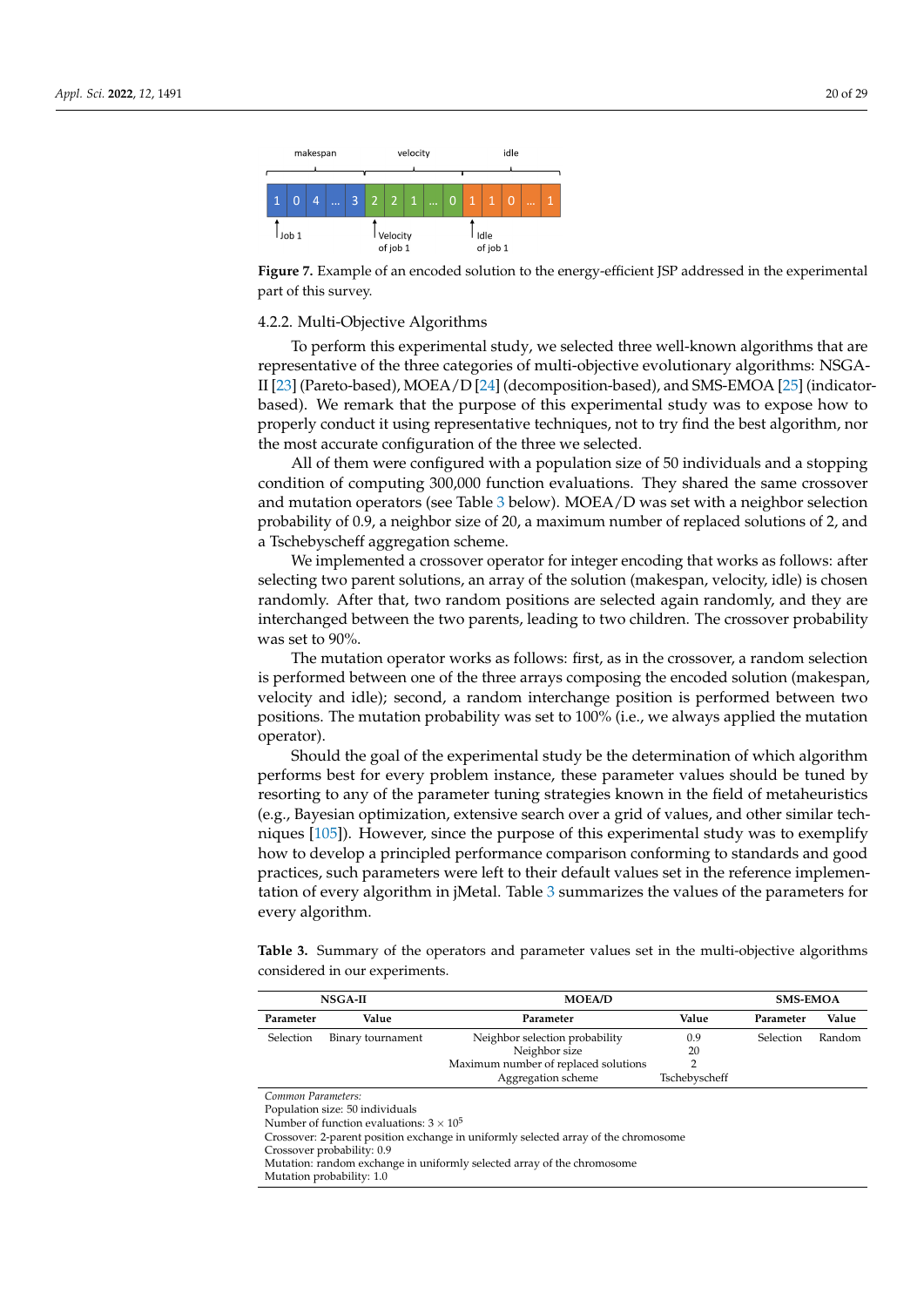## 4.2.3. Constraints and Considerations

We applied no constraints to present a simplified model, but there are some considerations that must be taken into account:

- Machines can be in the idle state, with an associated idle energy consumption;
- Machines can be switched off, with power off and power on energy consumption considered;
- Machines can run at different velocities.

# 4.2.4. Solution Evaluation

Evaluating a solution means calculating its total makespan and energy consumption. As the makespan is the total time that elapses between the start and the end of all the jobs for a given machine, the total makespan will be the maximum of all the makespans of every machine. Energy consumption is the sum of all the unit times that the machines are running multiplied by the energy consumption per unit time, added to the idle energy consumption and the power on/off consumption. To calculate the unit times that a job needs to run in a machine, the velocity and the velocity energy consumption penalization were taken into account.

#### 4.2.5. Quality Indicators

To measure the quality of the Pareto front approximation yielded by multi-objective metaheuristics, two aspects are usually taken into account: minimizing the distance of the obtained front to the Pareto front of the problem (convergence) and maximizing the extension of solutions on the front so that the distribution is as uniform as possible (diversity). There are different ways to measure these properties, so quality indicators have been defined for that purpose. In our experimental study, we used the additive epsilon (EP) [\[106\]](#page-28-23), the normalized hypervolume (NHV) [\[107\]](#page-28-24), and the inverted generational distance plus (IGD+) [\[108\]](#page-28-25). The EP measures convergence, while the NHV and IGD+ give a measure of both convergence and diversity; in all of them, the lower the indicator value, the better it is. They are briefly described next:

- The EP is a measure of the absolute deviation needed to translate each solution in a Pareto front approximation in such a way that it weakly dominates the front used as a reference (it can be the true Pareto front or a subset of it);
- The NHV is computed as 1.0 minus the ratio between the hypervolume of the front to be evaluated and the hypervolume of the reference front. The hypervolume metric calculates the volume (in the space of objectives) covered by members of a given set of non-dominated solutions with respect to a reference point;
- The IGD+ evaluates the convergence performance and the distribution performance of the algorithm by calculating the sum of the minimum distances between each point (individual) on the reference front and the front of solutions obtained by the algorithm.

Computing the quality indicators requires obtaining a reference front. As the Pareto front of the considered problems is unknown, we constructed, for each problem, a reference front by taking the non-dominated solutions of all the runs of all the algorithms per problem.

#### *4.3. Results and Discussion*

We report the median and interquartile range (IQR) of the indicator values corresponding to the 20 independent runs per configuration in Tables [4–](#page-21-0)[6.](#page-22-0) The best and second-best results are highlighted with a dark and light grey background, respectively. We applied the Wilkinson rank-sum test [\[109\]](#page-28-26) (at a 5% level of significance) to determine whether the differences were statistically significant. The results of the test are shown in Tables [7–](#page-22-1)[9.](#page-22-2) In each table, each symbol in the cells represent a problem instance, and there are different symbols: a dark up triangle means that the algorithm in the row performed better than the one in the column with confidence; a white down triangle stands for the opposite; a "-" symbol means that no significant differences were found.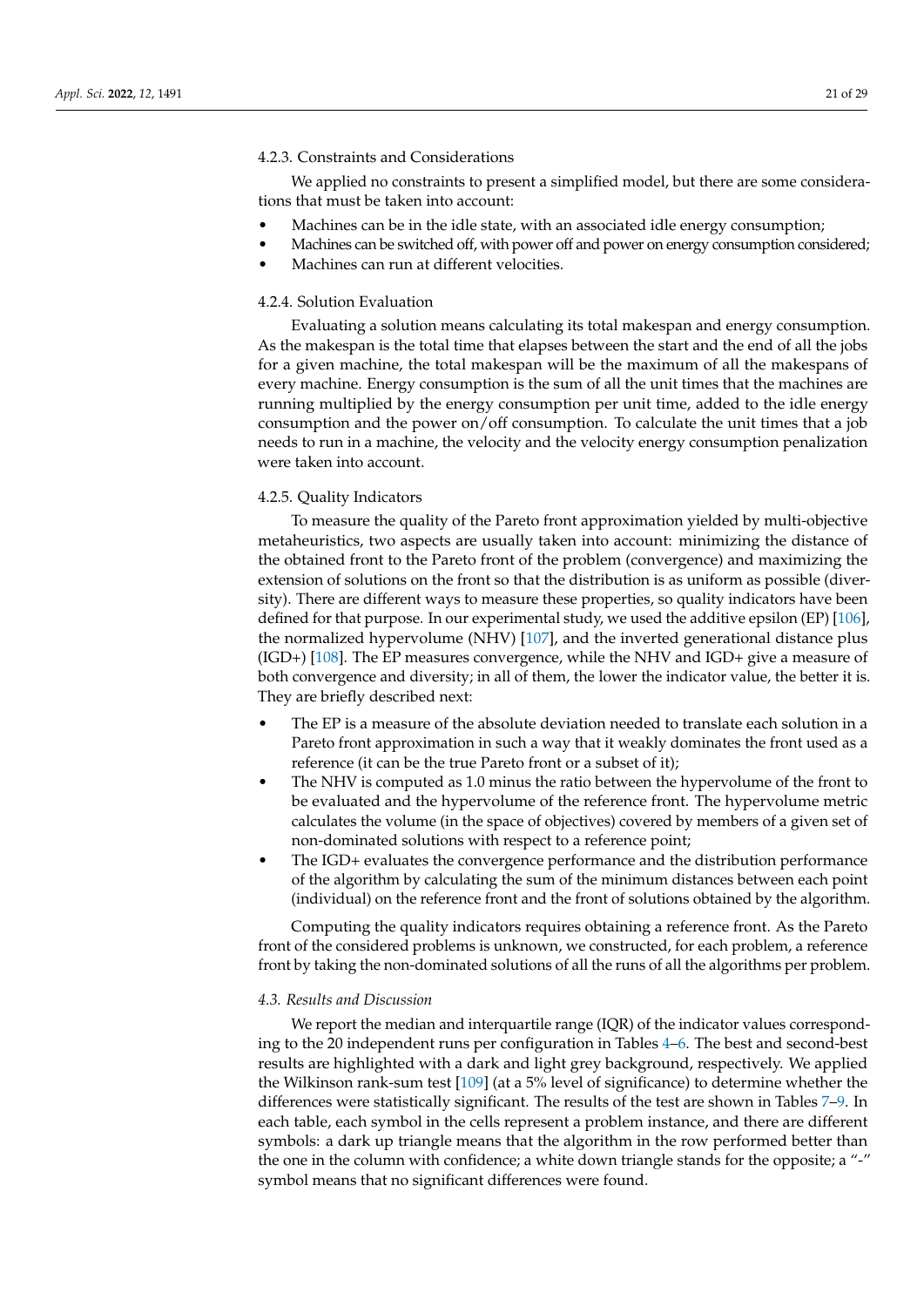From the results of the tables, we can observe that NSGA-II was the best-performing algorithm, achieving the lowest indicator values in most of the cases. According to the EP indicator (Table  $4$ ), which measures the diversity of the Pareto front approximations found by the solvers, NSGA-II achieved the best values in seven out of nine benchmark problems, while SMS-EMOA and MOEA/D yielded the fronts with the highest degree of convergence in one instance. The Wilcoxon rank-sum test (Table [7\)](#page-22-1) showed that the differences between NSGA-II and SMS-EMOA and between NSGA-II and MOEA/D were statistically significant in six problems and eight problems, respectively.

The data reported in Table [5](#page-21-1) show that NSGA-II obtained the lowest NHV values in seven instances. Here, we must note that values of 1.0 in the NHV indicator mean that the evaluated fronts were dominated by the reference point, and consequently, their HV was 0.0. This occurred, in particular, in all the algorithms when solving the dmu40 and ta77 problems. As these are the most complex JSP instances, it is clear that the algorithms would need more than 300,000 function evaluations as their stopping condition to find more accurate Pareto front approximations. The Wilcoxon rank-sum test (Table [8\)](#page-22-3) confirmed that the differences in these two problems were not significant between the solvers in the comparison.

Finally, the results of the IGD+ quality indicator, included in Table [6,](#page-22-0) confirmed again the best performance of NSGA-II against the other two algorithms in the conducted study with statistical confidence in most of the cases (see Table [9\)](#page-22-2). We can observe that MOEA/D achieved the best IGD+ value in instance ta77, so this algorithm performed the best, with confidence, when solving the most complex JSP instance; this is coherent with its EP values (see Tables [4](#page-21-0) and [7\)](#page-22-1).

| $1.68e - 01_{7.1e-02}$<br>$\overline{9.01e} - 01_{1.6e-01}$<br>la 10<br>$3.00e - 01_{0.0e + 00}$<br>$3.00e - 01_{0.0e + 00}$<br>$1.20e + 00_{5.0e-01}$<br>ft06<br>$2.32e - 019.9e - 02$<br>$3.38e - 01_{3.5e-01}$<br>$1.15e + 00_{4.1e-01}$<br>orb <sub>01</sub><br>swv20 | <b>SMSEMOA</b>         | <b>NSGAII</b>          | <b>MOEAD</b>           |
|---------------------------------------------------------------------------------------------------------------------------------------------------------------------------------------------------------------------------------------------------------------------------|------------------------|------------------------|------------------------|
|                                                                                                                                                                                                                                                                           | $2.34e - 01_{2,2e-01}$ |                        |                        |
|                                                                                                                                                                                                                                                                           |                        |                        |                        |
|                                                                                                                                                                                                                                                                           |                        |                        |                        |
|                                                                                                                                                                                                                                                                           | $7.26e - 01_{4.1e-01}$ | $4.83e - 01_{4,2e-01}$ | $7.09e - 01_{8.5e-01}$ |
| $1.59e - 01_{7.2e-02}$<br>$1.02e - 01_{8.0e-02}$<br>$3.79e - 01_{1.8e-01}$<br>ta12                                                                                                                                                                                        |                        |                        |                        |
| $3.71e - 01_{1.4e-01}$<br>$1.78e - 01_{1.4e-01}$<br>$4.14e - 01_{3.2e-01}$<br>dmu11                                                                                                                                                                                       |                        |                        |                        |
| $5.35e - 01_{2.9e-01}$<br>$1.97e - 01_{2.0e-01}$<br>$8.66e - 01_{3.4e-01}$<br>yn03                                                                                                                                                                                        |                        |                        |                        |
| $\overline{9.59e} + 00_{7.1e+00}$<br>$5.85e + 00_{3.6e+00}$<br>$6.97e + 00_{8.5e+00}$<br>dmu40                                                                                                                                                                            |                        |                        |                        |
| $2.64e + 01_{9.4e + 00}$<br>$2.23e + 017.7e + 00$<br>$1.93e + 00_{1.4e+00}$<br>ta77                                                                                                                                                                                       |                        |                        |                        |

<span id="page-21-0"></span>**Table 4.** EP median and interquartile range. Dark and light grey background cells highlight the best and second best results, respectively.

<span id="page-21-1"></span>**Table 5.** NHV median and interquartile range. Dark and light grey background cells highlight the best and second best results, respectively.

|       | <b>SMSEMOA</b>                    | <b>NSGAII</b>            | <b>MOEAD</b>             |
|-------|-----------------------------------|--------------------------|--------------------------|
| la 10 | $\overline{3.14e} - 01_{2.0e-01}$ | $2.03e - 01_{1.3e-01}$   | $8.88e - 01_{2.2e-01}$   |
| ft06  | $1.66e - 01_{5.7e-02}$            | $1.06e - 01_{5.4e-02}$   | $1.00e + 00_{0.0e + 00}$ |
| orb01 | $5.05e - 01_{3.2e-01}$            | $2.76e - 01_{5.9e-02}$   | $1.00e + 00_{1.0e-01}$   |
| swv20 | $7.64e - 01_{3.9e-01}$            | $4.60e - 01_{4,4e-01}$   | $7.02e - 01_{6.2e-01}$   |
| ta12  | $1.45e - 01_{7.0e-02}$            | $7.96e - 02_{3.5e-02}$   | $3.67e - 01_{1.8e-01}$   |
| dmu11 | $3.79e - 01_{1.4e-01}$            | $1.41e - 01_{1.8e-01}$   | $4.03e - 01_{3.2e-01}$   |
| yn03  | $5.21e - 01_{3.9e-01}$            | $1.62e - 01_{2.1e-01}$   | $8.62e - 01_{3,2e-01}$   |
| dmu40 | $1.00e + 00_{0.0e + 00}$          | $1.00e + 00_{0.0e + 00}$ | $1.00e + 00_{0.0e + 00}$ |
| ta77  | $1.00e + 00_{0.0e + 00}$          | $1.00e + 00_{0.0e + 00}$ | $1.00e + 00_{0.0e + 00}$ |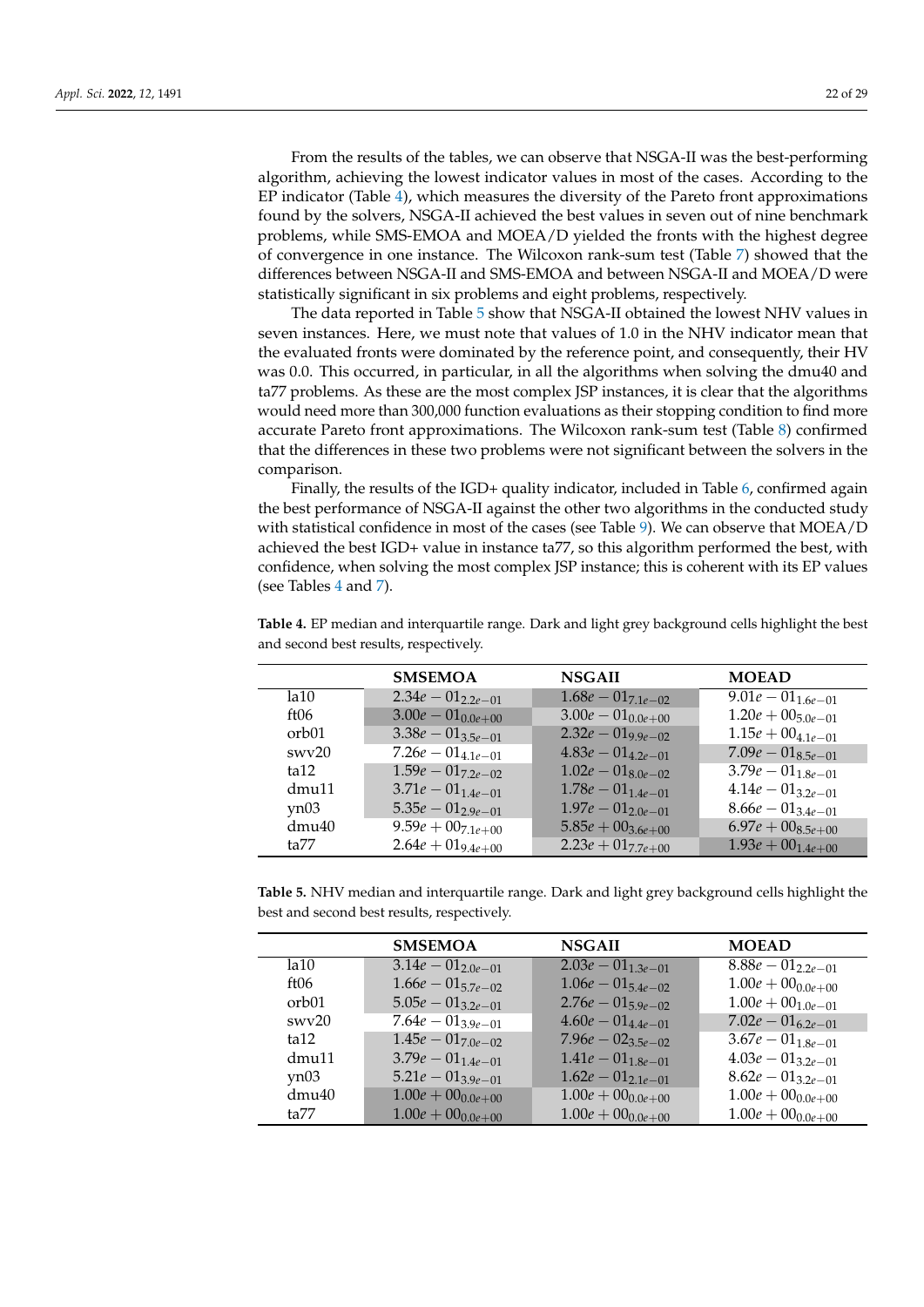|                   | <b>SMSEMOA</b>                    | <b>NSGAII</b>                 | <b>MOEAD</b>                      |
|-------------------|-----------------------------------|-------------------------------|-----------------------------------|
| 1a10              | $\overline{1.78e} - 01_{1.3e-01}$ | $\sqrt{9.89e} - 02_{6.1e-02}$ | $\overline{5.54e} - 01_{1.4e-01}$ |
| ft06              | $1.03e - 01_{2,3e-02}$            | $7.72e - 02_{2.7e-02}$        | $6.89e - 01_{5.0e-01}$            |
| orb01             | $2.90e - 01_{2.2e-01}$            | $1.56e - 01_{6.2e-02}$        | $8.27e - 01_{4.1e-01}$            |
| swv20             | $\overline{4.97e} - 01_{2.6e-01}$ | $2.78e - 01_{3.1e-01}$        | $4.44e - 01_{7.6e-01}$            |
| ta12              | $6.01e - 02_{3.5e-02}$            | $3.45e - 02_{2.4e-02}$        | $2.08e - 01_{1.4e-01}$            |
| dmu11             | $2.82e - 01_{1.1e-01}$            | $1.02e - 01_{1,2e-01}$        | $3.01e - 01_{2.5e-01}$            |
| yn03              | $2.71e - 01_{3.2e-01}$            | $6.61e - 02_{1.3e-01}$        | $5.54e - 01_{3.2e-01}$            |
| dmu <sub>40</sub> | $9.11e + 00$ <sub>7.1e+00</sub>   | $5.34e + 00_{3.5e+0.01}$      | $6.47e + 00_{8.5e+00}$            |
| ta77              | $2.68e + 019.3e + 00$             | $2.27e + 01_{7.8e+00}$        | $1.58e + 00_{1.8e+0.01}$          |

<span id="page-22-0"></span>**Table 6.** GD+ median and interquartile range. Dark and light grey background cells highlight the best and second best results, respectively.

<span id="page-22-1"></span>**Table 7.** Wilcoxon rank-sum test results (quality indicator: EP).

| <b>NSGAII</b> |  |  |  |  |  |  |  |  |  |  |  | <b>MOEAD</b> |                                                                                                                                                                                                                                  |  |  |
|---------------|--|--|--|--|--|--|--|--|--|--|--|--------------|----------------------------------------------------------------------------------------------------------------------------------------------------------------------------------------------------------------------------------|--|--|
| SMSEMOA       |  |  |  |  |  |  |  |  |  |  |  |              | $\triangledown \ \ - \ \ \triangledown \ \ \triangledown \ \ - \ \ \triangledown \ \ \triangledown \ \ \ - \ \ \blacktriangle \ \ \ \blacktriangle \ \ \ \blacktriangle \ \ \ - \ \ \blacktriangle \ \ - \ \blacktriangle \ \ -$ |  |  |
| <b>NSGAII</b> |  |  |  |  |  |  |  |  |  |  |  |              |                                                                                                                                                                                                                                  |  |  |

<span id="page-22-3"></span>**Table 8.** Wilcoxon rank-sum test results (quality indicator: NHV).

| <b>NSGAII</b>                                                                                                                                               |  |  |  |  |  |  |  |  |  |  |  | <b>MOEAD</b> |  |  |
|-------------------------------------------------------------------------------------------------------------------------------------------------------------|--|--|--|--|--|--|--|--|--|--|--|--------------|--|--|
| SMSEMOA $\nabla$ $\nabla$ $\nabla$ $\nabla$ $\nabla$ $\phi$ $\phi$ $  \blacktriangle$ $\blacktriangle$ $ \blacktriangle$ $ \blacktriangle$<br><b>NSGAII</b> |  |  |  |  |  |  |  |  |  |  |  |              |  |  |

<span id="page-22-2"></span>**Table 9.** Wilcoxon rank-sum test results (quality indicator: IGD+).

|               |          |  | <b>NSGAII</b> |  |  |  |  | <b>MOEAD</b> |                                                                                                                                                                                                          |  |  |
|---------------|----------|--|---------------|--|--|--|--|--------------|----------------------------------------------------------------------------------------------------------------------------------------------------------------------------------------------------------|--|--|
| SMSEMOA       | $\nabla$ |  |               |  |  |  |  |              | $\triangledown \ \triangledown \ \triangledown \ - \ \triangledown \ \triangledown \ \triangledown \ - \ \blacktriangle \ \ \blacktriangle \ \ \blacktriangle \ - \ \blacktriangle \ - \ \blacktriangle$ |  |  |
| <b>NSGAII</b> |          |  |               |  |  |  |  |              |                                                                                                                                                                                                          |  |  |

To illustrate the fronts that were obtained, we selected the ta12 instance, consisting of 15 machines and 20 jobs. The reference front is shown in Figure [8,](#page-23-1) where we used different symbols to represent the points contributed by each algorithm: triangles (NSGA-II), circles (MOEA/D), and squares (SMS-EMOA). It can be seen how the best energy solution was obtained by SMS-EMOA, while the best makespan solution corresponded to NSGA-II. This brings an interesting observation: the quality indicators revealed that NSGA-II obtained the best values, but in the particular case of ta12, if a decision maker is interested in the energy, then SMS-EMOA could be the best choice.

If we choose the extreme points of this reference front, we obtain a solution with the lowest energy consumption, but highest makespan and another one with the opposite. Figure [9](#page-23-2) shows these two extreme solutions: the one with the best (minimum) energy consumption, above in the figure, with an energy of 603,908 units of energy and a makespan of 2378 units of time, and below the solution with 610,910 units of energy and a makespan of 1796 units of time.

Including machine velocity and idle/stop energy consumption to the usual makespan problems has a big impact in the makespan and the energy consumption. There is a tradeoff between energy consumption and total production time that allows production plants to gain flexibility in choosing, depending on the production needs, which job scheduling plan must be applied.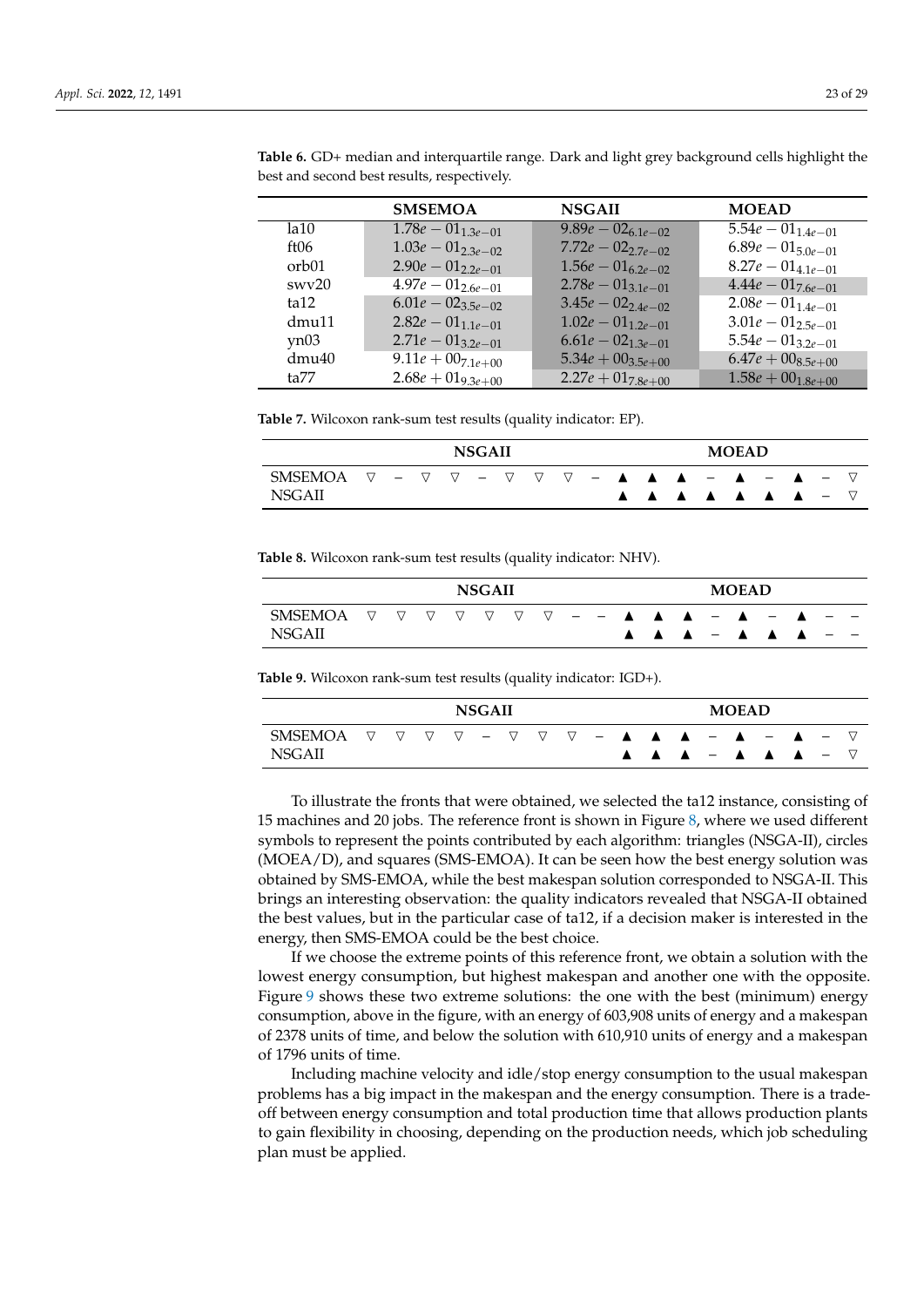<span id="page-23-1"></span>

**Figure 8.** Reference front for the ta12 problem. The different symbols correspond to the contributions of each algorithm.

<span id="page-23-2"></span>

**Figure 9.** Schedules of the ta12 instance with the extreme solutions (best energy solution and best makespan solution).

#### <span id="page-23-0"></span>**5. Conclusions and Prospective**

Multi-objective optimization with metaheuristics has become a hot research topic over the last decades, as it has been proven to be an easy and effective approach for solving real-world optimization problems. The survey carried out in this paper confirms this fact when applied to energy-aware JSP problems in manufacturing industries. Our main purpose was to provide the audience with a comprehensive review of relevant papers related to the application of multi-objective metaheuristics to such problems, as a useful source of information about the most salient studies in this area.

## *5.1. Summary of Critical Insights Drawn from the Literature Review*

From the analyzed information, a summary of issues and best practices in the JSP problem was given. From the point of view of the type of problem, most of the papers reviewed described their own type of JSP problem, which in essence reduces to a particular variant of a more general type of JSP. This can create a problem because, as in the case of searching for a particular problem, it can be more complex to find other approaches because it does not fit the particularities of the cases presented. On the other hand, it is worth noting that the majority of the papers reviewed had two or at most three objectives, which is helpful for decision making (the selection of the solution in the estimated Pareto front). As for the non-energy objectives, the makespan was the main objective, which conforms to real-world evidence since the makespan—or any other measure of production efficiency—still remains as the primary concern for the manufacturing industry.

From the point of view of the constraints and considerations, some of them repeatedly appeared in the reviewed articles, such as the assumption that machines must be available at the beginning, the machine does not start the next job until it has finished the previous one, and the existence of infinite buffers. However, it is striking how considerations such as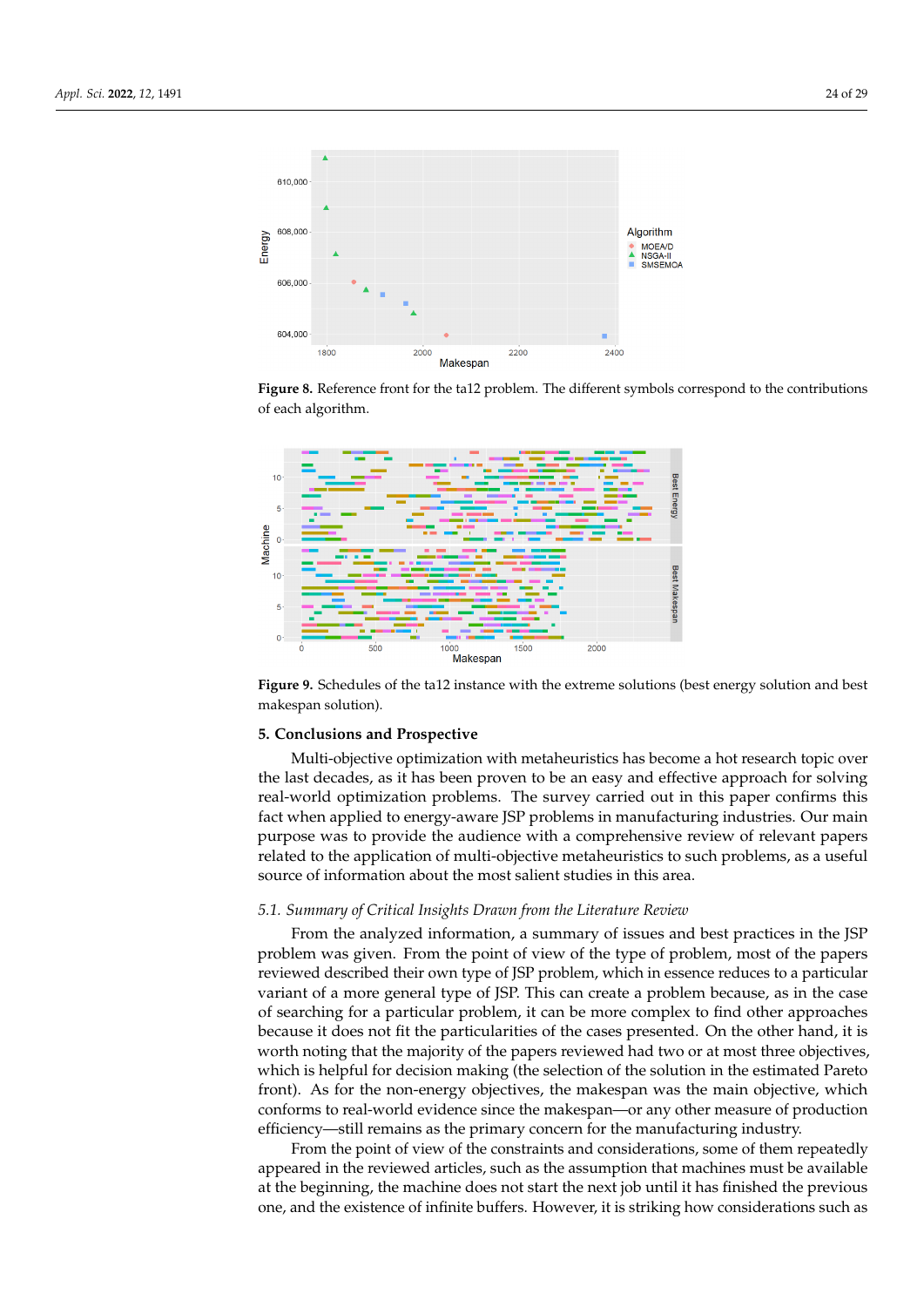waiting times, machine speeds, or possible machine shutdowns have not been taken into account in the vast majority of the articles reviewed.

For the optimization features, the usually crossover and mutation operators were in the usual values: high probability of crossover and low for mutation. However, this information was not always provided, which jeopardizes the reproducibility of many of the studies. It is also surprising to notice that many authors opted to generate new algorithms to find solutions to the multi-objective problem for energy and makespan, but they omitted considerations of energy consumption in real environments such as those produced by waiting times. To test the performance of these algorithms, a benchmark was made against existing algorithms, where the best-known ones, such as NSGA-II, MOEA/D, SPEA-2, etc., were usually found. Furthermore, the authors focused their efforts on developing new algorithms that were not used again in studies contributed thereafter. This may be due to the low reproducibility that existed in the articles: undefined operators, source code not present in public repositories, etc.

#### *5.2. Summary of Conclusions from the Experimental Results*

The limitations observed in this study stimulated an experimental analysis of the classical JSP problem, which was augmented by taking into account the energy consumption during waiting times or machine shutdowns, as well as different machine speed configurations. After performing a study with nine augmented JSP instances and three types of algorithms (namely, NSGA-II, SMS-EMOA, MOEAD), we concluded that the best results were obtained by NSGA-II.A more thorough experimental study would require tuning the parameters of the algorithms under comparison. Nevertheless, an important conclusion can be drawn from the results obtained in our benchmark: the inclusion of machine velocity and idle/stop energy consumption data to the usual makespan minimization considered in naive JSP formulations may have a high impact on the schedule, costs, and sustainability of real-world manufacturing industries.

#### *5.3. Research Directions and Perspectives*

Several research directions were identified through the critical analysis of our reviewed literature. Among them, we highlight (1) the lack of rationale for the real-world applicability of certain energy-aware JSP formulations, (2) the impact of exogenous factors on the energy consumed during production (which could render solutions produced for the production scheduling of no practical use), and (3) the opportunities unleashed by manufacturing execution systems gathering information from several data sources over the plant.

More specifically, planned research efforts stimulated by this work will replicate this study over a wider number and diversity of energy-aware JSP instances, including a larger number of algorithms and searching for their optimal hyperparameter values. Furthermore, we aim to develop a methodology to translate the performance gaps observed among multi-objective metaheuristics to real-world KPIs. In many practical use cases requiring solving a JSP, there is no guarantee that the observed superior performance of a given algorithm in terms of multi-objective quality indicators translates directly to operational gains of real impact. Elaborating on this crucial aspect of the real-world application of metaheuristic algorithms [\[110\]](#page-28-27) will be among our research priorities in the near future.

**Author Contributions:** Conceptualisation, J.P., J.D.S., A.J.N.; methodology, J.P., J.D.S., A.J.N.; software, J.P., A.J.N.; validation, J.P., J.D.S.; analysis, J.P., J.D.S., A.J.N.; writing—original draft preparation, J.P., J.D.S., A.J.N.; writing—review and editing, J.P., J.D.S., A.J.N. All authors have read and agreed to the published version of the manuscript.

**Funding:** Javier Del Ser acknowledges funding support from the Basque Government (consolidated research group MATHMODE, Ref. IT1294-19). Antonio J. Nebro is supported by the Spanish Ministry of Science and Innovation via Grant PID2020-112540RB-C41 (AEI/FEDER, UE) and the Andalusian PAIDI program with Grant P18-RT-2799.

**Institutional Review Board Statement:** Not applicable.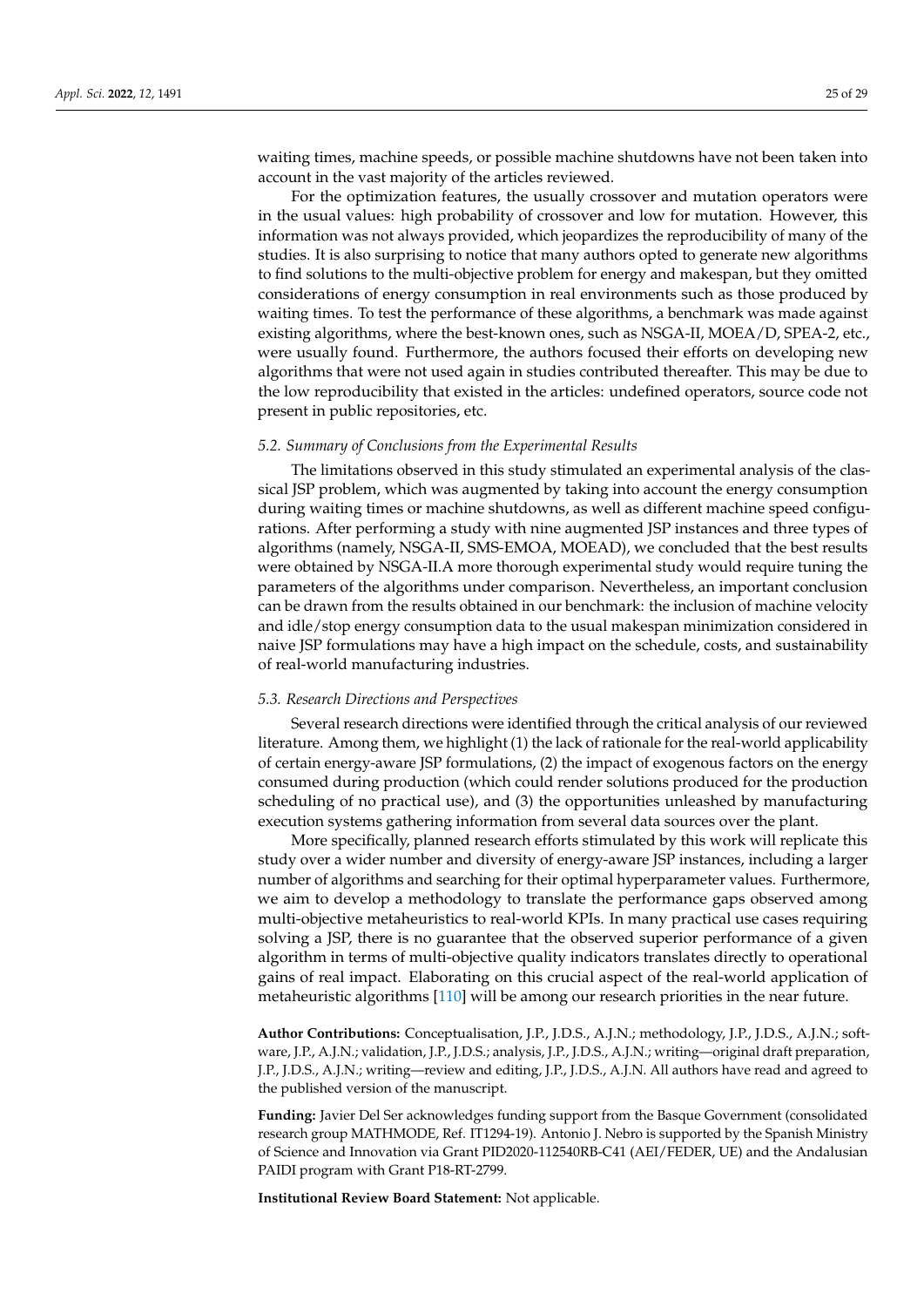**Informed Consent Statement:** Not applicable.

**Data Availability Statement:** The source code and data used in the paper are available at: [https:](https://github.com/jmetal/jsp) [//github.com/jmetal/jsp](https://github.com/jmetal/jsp) (accessed on 22 December 2021).

**Conflicts of Interest:** The authors declare no conflict of interest.

# **References**

- <span id="page-25-0"></span>1. Lasi, H.; Fettke, P.; Kemper, H.G.; Feld, T.; Hoffmann, M. Industry 4.0. *Bus. Inf. Syst. Eng.* **2014**, *6*, 239–242. [\[CrossRef\]](http://doi.org/10.1007/s12599-014-0334-4)
- <span id="page-25-1"></span>2. Erboz, G. How to define industry 4.0: Main pillars of industry 4.0. In Proceedings of the 7th International Conference on Management (ICoM 2017), Managerial Trends in the Development of Enterprises in Globalization Era, Nitra, Slovakia, 1–2 June 2017; pp. 761–767.
- <span id="page-25-2"></span>3. Peres, R.S.; Barata, J.; Leitao, P.; Garcia, G. Multistage quality control using machine learning in the automotive industry. *IEEE Access* **2019**, *7*, 79908–79916. [\[CrossRef\]](http://dx.doi.org/10.1109/ACCESS.2019.2923405)
- <span id="page-25-3"></span>4. Diez-Olivan, A.; Del Ser, J.; Galar, D.; Sierra, B. Data fusion and machine learning for industrial prognosis: Trends and perspectives towards Industry 4.0. *Inf. Fusion* **2019**, *50*, 92–111. [\[CrossRef\]](http://dx.doi.org/10.1016/j.inffus.2018.10.005)
- <span id="page-25-4"></span>5. Cheriyan, S.; Ibrahim, S.; Mohanan, S.; Treesa, S. Intelligent Sales Prediction Using Machine Learning Techniques. In Proceedings of the 2018 International Conference on Computing, Electronics & Communications Engineering (iCCECE), Southend, UK, 16–17 August 2018; pp. 53–58.
- <span id="page-25-5"></span>6. Villalba-Diez, J.; Schmidt, D.; Gevers, R.; Ordieres-Meré, J.; Buchwitz, M.; Wellbrock, W. Deep learning for industrial computer vision quality control in the printing industry 4.0. *Sensors* **2019**, *19*, 3987. [\[CrossRef\]](http://dx.doi.org/10.3390/s19183987) [\[PubMed\]](http://www.ncbi.nlm.nih.gov/pubmed/31540187)
- <span id="page-25-6"></span>7. MacRosty, R.D.; Swartz, C.L. Dynamic optimization of electric arc furnace operation. *AIChE J.* **2007**, *53*, 640–653. [\[CrossRef\]](http://dx.doi.org/10.1002/aic.11104)
- <span id="page-25-7"></span>8. Muyl, F.; Dumas, L.; Herbert, V. Hybrid method for aerodynamic shape optimization in automotive industry. *Comput. Fluids* **2004**, *33*, 849–858. [\[CrossRef\]](http://dx.doi.org/10.1016/j.compfluid.2003.06.007)
- <span id="page-25-8"></span>9. De Muer, B.; De Ranter, C.; Crols, J.; Steyaert, M. A simulator-optimizer for the design of very low phase noise cmos lc-oscillators. In Proceedings of the ICECS'99—6th IEEE International Conference on Electronics, Circuits and Systems (Cat. No. 99EX357), Paphos, Cyprus, 5–8 September 1999; Volume 3, pp. 1557–1560.
- <span id="page-25-9"></span>10. Hoitomt, D.J.; Luh, P.B.; Pattipati, K.R. A practical approach to job shop scheduling problems. *IEEE Trans. Robot. Autom.* **1993**, *9*, 1–13. [\[CrossRef\]](http://dx.doi.org/10.1109/70.210791)
- <span id="page-25-10"></span>11. Manne, A.S. On the job shop scheduling problem. *Oper. Res.* **1960**, *8*, 219–223. [\[CrossRef\]](http://dx.doi.org/10.1287/opre.8.2.219)
- <span id="page-25-11"></span>12. Weise, T. An Introduction to Optimization Algorithms. Github. 2020. Available online: <https://thomasweise.github.io/aitoa/> (accessed on 22 December 2021).
- <span id="page-25-12"></span>13. Blum, C.; Roli, A. Metaheuristics in Combinatorial Optimization: Overview and Conceptual Comparison. *ACM Comput. Surv.* **2003**, *35*, 268–308. [\[CrossRef\]](http://dx.doi.org/10.1145/937503.937505)
- <span id="page-25-13"></span>14. Cheng, R.; Gen, M.; Tsujimura, Y. A tutorial survey of job shop scheduling problems using genetic algorithms—I. Representation. *Comput. Ind. Eng.* **1996**, *30*, 983–997. [\[CrossRef\]](http://dx.doi.org/10.1016/0360-8352(96)00047-2)
- <span id="page-25-14"></span>15. Houghton, J.T.; Jenkins, G.J.; Ephraums, J.J. *Climate Change*; U.S. Department of Energy, Office of Scientific and Technical Information; Cambridge University Press: Cambridge, UK, 1990.
- <span id="page-25-15"></span>16. Cavicchioli, R.; Ripple, W.J.; Timmis, K.N.; Azam, F.; Bakken, L.R.; Baylis, M.; Behrenfeld, M.J.; Boetius, A.; Boyd, P.W.; Classen, A.T.; et al. Scientists' warning to humanity: microorganisms and climate change. *Nat. Rev. Microbiol.* **2019**, *17*, 569–586. [\[CrossRef\]](http://dx.doi.org/10.1038/s41579-019-0222-5) [\[PubMed\]](http://www.ncbi.nlm.nih.gov/pubmed/31213707)
- <span id="page-25-16"></span>17. Taillard, E. Benchmarks for basic scheduling problems. *Eur. J. Oper. Res.* **1993**, *64*, 278–285. [\[CrossRef\]](http://dx.doi.org/10.1016/0377-2217(93)90182-M)
- <span id="page-25-17"></span>18. Deb, K. *Multi-Objective Optimization Using Evolutionary Algorithms*; John Wiley & Sons, Inc.: New York, NY, USA, 2001.
- <span id="page-25-18"></span>19. Coello Coello, C.; Lamont, G.; van Veldhuizen, D. *Evolutionary Algorithms for Solving Multi-Objective Problems*, 2nd ed.; John Wiley & Sons, Inc.: New York, NY, USA, 2007.
- <span id="page-25-19"></span>20. Miettinen, K. *Nonlinear Multiobjective Optimization*; Kluwer Academic Publishers: Boston, MA, USA, 1999.
- <span id="page-25-20"></span>21. Weise, T.; Zapf, M.; Chiong, R.; Nebro, A.J. Why Is Optimization Difficult? In *Nature-Inspired Algorithms for Optimisation*; Chiong, R., Ed.; Studies in Computational Intelligence; Springer: Berlin/Heidelberg, Germany, 2009; Volume 193, pp. 1–50.
- <span id="page-25-21"></span>22. Molina, D.; Poyatos, J.; Del Ser, J.; García, S.; Hussain, A.; Herrera, F. Comprehensive taxonomies of nature-and bio-inspired optimization: Inspiration versus algorithmic behavior, critical analysis recommendations. *Cogn. Comput.* **2020**, *12*, 897–939. [\[CrossRef\]](http://dx.doi.org/10.1007/s12559-020-09730-8)
- <span id="page-25-22"></span>23. Deb, K.; Pratap, A.; Agarwal, S.; Meyarivan, T. A Fast and Elitist Multiobjective Genetic Algorithm: NSGA-II. *IEEE Trans. Evol. Comput.* **2002**, *6*, 182–197. [\[CrossRef\]](http://dx.doi.org/10.1109/4235.996017)
- <span id="page-25-23"></span>24. Zhang, Q.; Li, H. MOEA/D: A Multiobjective Evolutionary Algorithm Based on Decomposition. *IEEE Trans. Evol. Comput.* **2007**, *11*, 712–731. [\[CrossRef\]](http://dx.doi.org/10.1109/TEVC.2007.892759)
- <span id="page-25-24"></span>25. Beume, N.; Naujoks, B.; Emmerich, M. SMS-EMOA: Multiobjective selection based on dominated hypervolume. *Eur. J. Oper. Res.* **2007**, *181*, 1653–1669. [\[CrossRef\]](http://dx.doi.org/10.1016/j.ejor.2006.08.008)
- <span id="page-25-25"></span>26. Błażewicz, J.; Domschke, W.; Pesch, E. The job shop scheduling problem: Conventional and new solution techniques. *Eur. J. Oper. Res.* **1996**, *93*, 1–33. [\[CrossRef\]](http://dx.doi.org/10.1016/0377-2217(95)00362-2)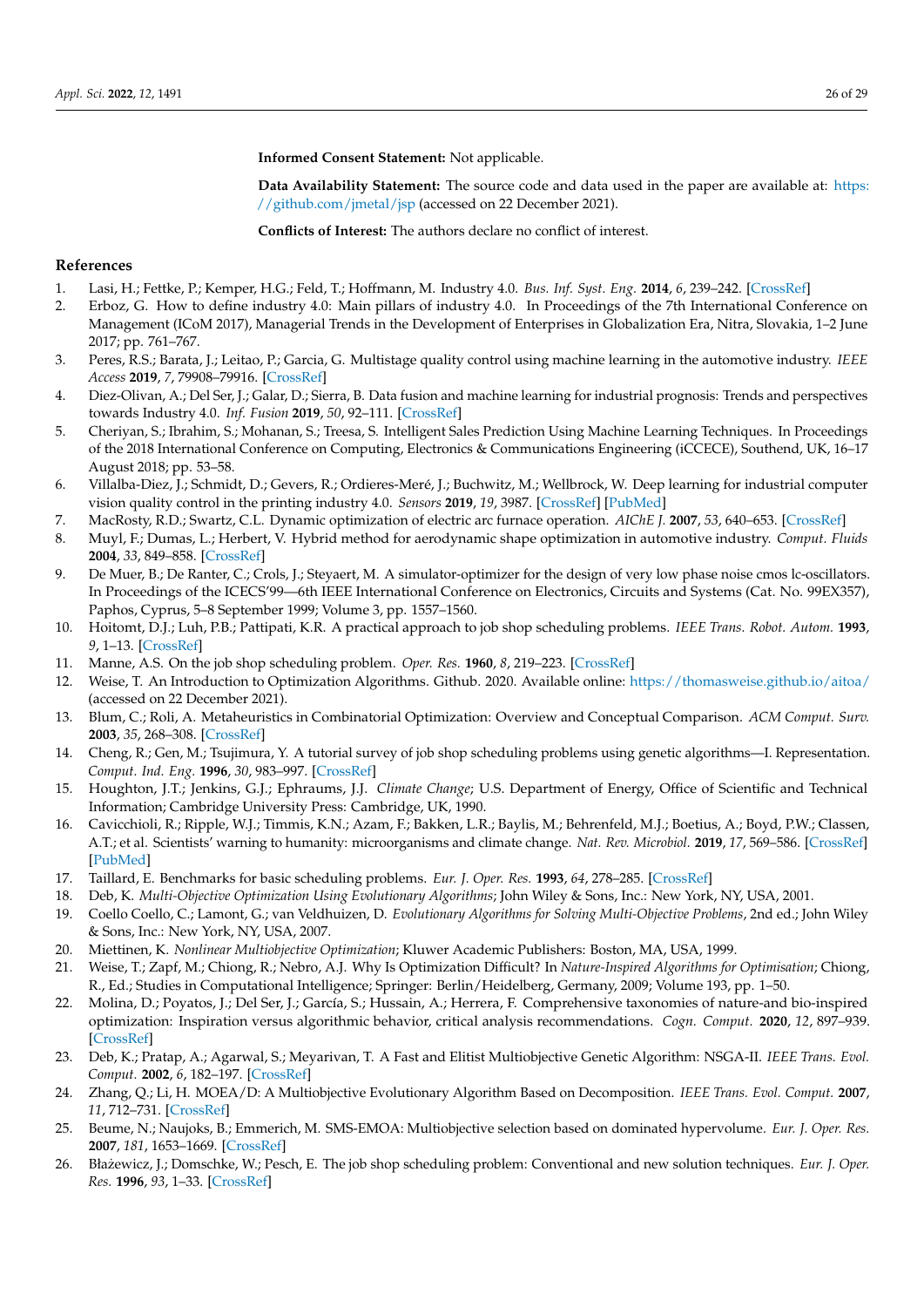- <span id="page-26-0"></span>27. Chretienne, P.; Coffman, E.G., Jr.; Lenstra, J.K.; Liu, Z. Scheduling theory and its applications. *J. Oper. Res. Soc.* **1997**, *48*, 764–765. [\[CrossRef\]](http://dx.doi.org/10.1057/palgrave.jors.2600829)
- <span id="page-26-1"></span>28. Davis, L. Job shop scheduling with genetic algorithms. In Proceedings of the An International Conference on Genetic Algorithms and Their Applications, Pittsburgh, PA, USA, 24–26 July 1985; Volume 140.
- 29. Bierwirth, C. A generalized permutation approach to job shop scheduling with genetic algorithms. *Operations-Research-Spektrum* **1995**, *17*, 87–92. [\[CrossRef\]](http://dx.doi.org/10.1007/BF01719250)
- <span id="page-26-2"></span>30. Yamada, T.; Nakano, R. Genetic algorithms for job shop scheduling problems. In Proceedings of the Modern Heuristic for Decision Support, London, UK, 18–19 March 1997; pp. 67–81.
- <span id="page-26-3"></span>31. Shahsavari-Pour, N.; Ghasemishabankareh, B. A novel hybrid meta-heuristic algorithm for solving multi objective flexible job shop scheduling. *J. Manuf. Syst.* **2013**, *32*, 771–780. [\[CrossRef\]](http://dx.doi.org/10.1016/j.jmsy.2013.04.015)
- <span id="page-26-4"></span>32. Kalshetty, Y.R.; Adamuthe, A.C.; Kumar, S.P. Genetic algorithms with feasible operators for solving job shop scheduling problem. *J. Sci. Res.* **2020**, *64*, 1–12. [\[CrossRef\]](http://dx.doi.org/10.37398/JSR.2020.640157)
- <span id="page-26-5"></span>33. Sha, D.; Lin, H.H. A multi-objective PSO for job shop scheduling problems. *Expert Syst. Appl.* **2010**, *37*, 1065–1070. [\[CrossRef\]](http://dx.doi.org/10.1016/j.eswa.2009.06.041)
- <span id="page-26-6"></span>34. Gen, M.; Lin, L. Multiobjective evolutionary algorithm for manufacturing scheduling problems: State-of-the-art survey. *J. Intell. Manuf.* **2014**, *25*, 849–866. [\[CrossRef\]](http://dx.doi.org/10.1007/s10845-013-0804-4)
- <span id="page-26-7"></span>35. Burnham, J.F. Scopus database: A review. *Biomed. Digit. Libr.* **2006**, *3*, 1–8. [\[CrossRef\]](http://dx.doi.org/10.1186/1742-5581-3-1) [\[PubMed\]](http://www.ncbi.nlm.nih.gov/pubmed/16522216)
- <span id="page-26-8"></span>36. Luo, H.; Du, B.; Huang, G.Q.; Chen, H.; Li, X. Hybrid flow shop scheduling considering machine electricity consumption cost. *Int. J. Prod. Econ.* **2013**, *146*, 423–439. [\[CrossRef\]](http://dx.doi.org/10.1016/j.ijpe.2013.01.028)
- <span id="page-26-9"></span>37. Li, K.; Zhang, X.; Leung, J.Y.T.; Yang, S.L. Parallel machine scheduling problems in green manufacturing industry. *J. Manuf. Syst.* **2016**, *38*, 98–106. [\[CrossRef\]](http://dx.doi.org/10.1016/j.jmsy.2015.11.006)
- <span id="page-26-10"></span>38. Li, J.Q.; Sang, H.Y.; Han, Y.Y.; Wang, C.G.; Gao, K.Z. Efficient multi-objective optimization algorithm for hybrid flow shop scheduling problems with setup energy consumptions. *J. Clean. Prod.* **2018**, *181*, 584–598. [\[CrossRef\]](http://dx.doi.org/10.1016/j.jclepro.2018.02.004)
- <span id="page-26-11"></span>39. Liu, Y.; Dong, H.; Lohse, N.; Petrovic, S. A multi-objective genetic algorithm for optimisation of energy consumption and shop floor production performance. *Int. J. Prod. Econ.* **2016**, *179*, 259–272. [\[CrossRef\]](http://dx.doi.org/10.1016/j.ijpe.2016.06.019)
- <span id="page-26-12"></span>40. Fu, Y.; Tian, G.; Fathollahi-Fard, A.M.; Ahmadi, A.; Zhang, C. Stochastic multi-objective modelling and optimization of an energy-conscious distributed permutation flow shop scheduling problem with the total tardiness constraint. *J. Clean. Prod.* **2019**, *226*, 515–525. [\[CrossRef\]](http://dx.doi.org/10.1016/j.jclepro.2019.04.046)
- <span id="page-26-13"></span>41. Mayandi, K.; Jeyaraj, P. Bending, buckling and free vibration characteristics of FG-CNT-reinforced polymer composite beam under non-uniform thermal load. *Proc. Inst. Mech. Eng. Part L J. Mater. Des. Appl.* **2015**, *229*, 13–28. [\[CrossRef\]](http://dx.doi.org/10.1177/1464420713493720)
- <span id="page-26-14"></span>42. Zhang, B.; Pan, Q.K.; Gao, L.; Li, X.Y.; Meng, L.L.; Peng, K.K. A multiobjective evolutionary algorithm based on decomposition for hybrid flowshop green scheduling problem. *Comput. Ind. Eng.* **2019**, *136*, 325–344. [\[CrossRef\]](http://dx.doi.org/10.1016/j.cie.2019.07.036)
- <span id="page-26-15"></span>43. Jiang, S.L.; Zhang, L. Energy-oriented scheduling for hybrid flow shop with limited buffers through efficient multi-objective optimization. *IEEE Access* **2019**, *7*, 34477–34487. [\[CrossRef\]](http://dx.doi.org/10.1109/ACCESS.2019.2904848)
- <span id="page-26-16"></span>44. Öztop, H.; Tasgetiren, M.F.; Eliiyi, D.T.; Pan, Q.K. Green permutation flowshop scheduling: a trade-off-between energy consumption and total flow time. In *International Conference on Intelligent Computing*; Springer: Berlin/Heidelberg, Germany, 2018; pp. 753–759.
- <span id="page-26-17"></span>45. Wu, X.; Shen, X.; Li, C. The flexible job shop scheduling problem considering deterioration effect and energy consumption simultaneously. *Comput. Ind. Eng.* **2019**, *135*, 1004–1024. [\[CrossRef\]](http://dx.doi.org/10.1016/j.cie.2019.06.048)
- <span id="page-26-18"></span>46. Mazare, M.; Taghizadeh, M.; Rasool Najafi, M. Kinematic analysis and design of a 3-DOF translational parallel robot. *Int. J. Autom. Comput.* **2017**, *14*, 432–441. [\[CrossRef\]](http://dx.doi.org/10.1007/s11633-017-1066-y)
- <span id="page-26-19"></span>47. Han, Y.; Li, J.; Sang, H.; Liu, Y.; Gao, K.; Pan, Q. Discrete evolutionary multi-objective optimization for energy-efficient blocking flow shop scheduling with setup time. *Appl. Soft Comput.* **2020**, *93*, 106343. [\[CrossRef\]](http://dx.doi.org/10.1016/j.asoc.2020.106343)
- <span id="page-26-20"></span>48. Zheng, X.; Zhou, S.; Xu, R.; Chen, H. Energy-efficient scheduling for multi-objective two-stage flow shop using a hybrid ant colony optimisation algorithm. *Int. J. Prod. Res.* **2020**, *58*, 4103–4120. [\[CrossRef\]](http://dx.doi.org/10.1080/00207543.2019.1642529)
- <span id="page-26-21"></span>49. Schulz, S.; Udo, B.; Liji, S. Multi-objective hybrid flow shop scheduling with variable discrete production speed levels and time-of-use energy prices. *Z. für Betriebswirtsch.* **2020**, *90*, 1315–1343. [\[CrossRef\]](http://dx.doi.org/10.1007/s11573-020-00971-5)
- <span id="page-26-22"></span>50. Peng, C.; Peng, T.; Zhang, Y.; Tang, R.; Hu, L. Minimising Non-Processing Energy Consumption and Tardiness Fines in a Mixed-Flow Shop. *Energies* **2018**, *11*, 3382. [\[CrossRef\]](http://dx.doi.org/10.3390/en11123382)
- <span id="page-26-23"></span>51. Liu, Z.; Yan, J.; Cheng, Q.; Yang, C.; Sun, S.; Xue, D. The mixed production mode considering continuous and intermittent processing for an energy-efficient hybrid flow shop scheduling. *J. Clean. Prod.* **2020**, *246*, 119071. [\[CrossRef\]](http://dx.doi.org/10.1016/j.jclepro.2019.119071)
- <span id="page-26-24"></span>52. Zhou, B.; Liao, X. Decomposition-based 2-echelon multi-objective evolutionary algorithm with energy-efficient local search strategies for shop floor multi-crane scheduling problems. *Neural Comput. Appl.* **2020**, *32*, 10719–10739. [\[CrossRef\]](http://dx.doi.org/10.1007/s00521-019-04608-9)
- <span id="page-26-25"></span>53. Amiri, M.F.; Behnamian, J. Multi-objective green flowshop scheduling problem under uncertainty: Estimation of distribution algorithm. *J. Clean. Prod.* **2020**, *251*, 119734. [\[CrossRef\]](http://dx.doi.org/10.1016/j.jclepro.2019.119734)
- <span id="page-26-26"></span>54. Luo, S.; Zhang, L.; Fan, Y. Energy-efficient scheduling for multi-objective flexible job shops with variable processing speeds by grey wolf optimization. *J. Clean. Prod.* **2019**, *234*, 1365–1384. [\[CrossRef\]](http://dx.doi.org/10.1016/j.jclepro.2019.06.151)
- <span id="page-26-27"></span>55. Jiang, E.-d.; Wang, L. An improved multi-objective evolutionary algorithm based on decomposition for energy-efficient permutation flow shop scheduling problem with sequence-dependent setup time. *Int. J. Prod. Res.* **2018**, *57*, 1756–1771. [\[CrossRef\]](http://dx.doi.org/10.1080/00207543.2018.1504251)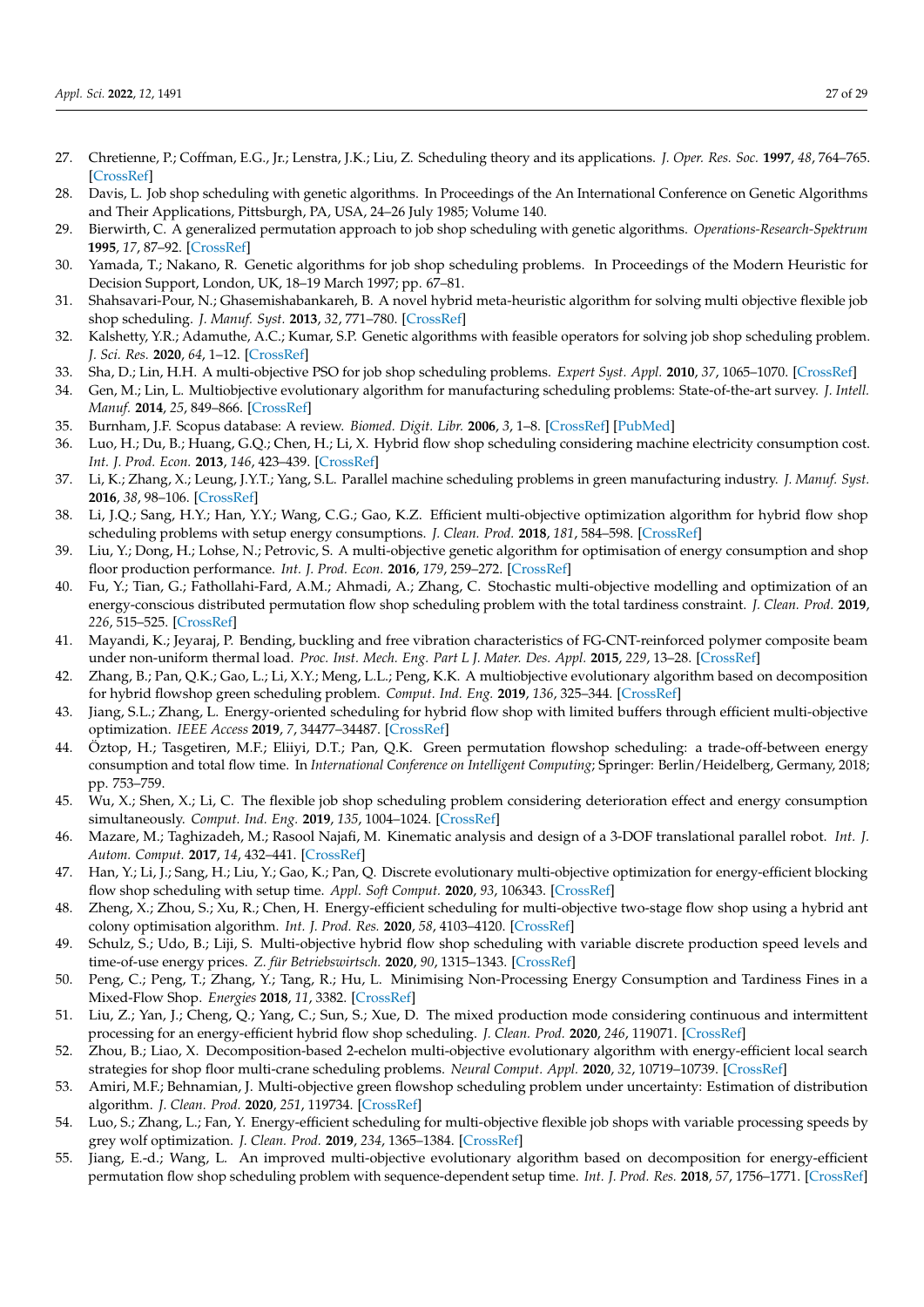- <span id="page-27-0"></span>56. Lu, C.; Gao, L.; Pan, Q.; Li, X.; Zheng, J. A multi-objective cellular grey wolf optimizer for hybrid flowshop scheduling problem considering noise pollution. *Appl. Soft Comput.* **2019**, *75*, 728–749. [\[CrossRef\]](http://dx.doi.org/10.1016/j.asoc.2018.11.043)
- <span id="page-27-1"></span>57. Zhou, S.; Li, X.; Du, N.; Pang, Y.; Chen, H. A multi-objective differential evolution algorithm for parallel batch processing machine scheduling considering electricity consumption cost. *Comput. Oper. Res.* **2018**, *96*, 55–68. [\[CrossRef\]](http://dx.doi.org/10.1016/j.cor.2018.04.009)
- <span id="page-27-2"></span>58. Wang, G.; Li, X.; Gao, L.; Li, P. A Multi-Objective Whale Swarm Algorithm for Energy-Efficient Distributed Permutation Flow shop Scheduling Problem with Sequence Dependent Setup Times. *IFAC-PapersOnLine* **2019**, *52*, 235–240. [\[CrossRef\]](http://dx.doi.org/10.1016/j.ifacol.2019.11.142)
- <span id="page-27-3"></span>59. Geng, K.; Ye, C.; Dai, Z.h.; Liu, L. Bi-Objective Re-Entrant Hybrid Flow Shop Scheduling considering Energy Consumption Cost under Time-of-Use Electricity Tariffs. *Complexity* **2020**, *2020*, 8565921. [\[CrossRef\]](http://dx.doi.org/10.1155/2020/8565921)
- <span id="page-27-4"></span>60. Gong, G.; Chiong, R.; Deng, Q.; Luo, Q. A memetic algorithm for multi-objective distributed production scheduling: minimizing the makespan and total energy consumption. *J. Intell. Manuf.* **2020**, *31*, 1443–1466. [\[CrossRef\]](http://dx.doi.org/10.1007/s10845-019-01521-9)
- <span id="page-27-5"></span>61. Chen, J.-f.; Wang, L.; Peng, Z.-p. A collaborative optimization algorithm for energy-efficient multi-objective distributed no-idle flow-shop scheduling. *Swarm Evol. Comput.* **2019**, *50*, 100557. [\[CrossRef\]](http://dx.doi.org/10.1016/j.swevo.2019.100557)
- <span id="page-27-6"></span>62. Vallejos-Cifuentes, P.; Ramirez-Gomez, C.; Escudero-Atehortua, A.; Velasquez, E.R. Energy-Aware Production Scheduling in Flow Shop and Job Shop Environments Using a Multi-Objective Genetic Algorithm. *Eng. Manag. J.* **2019**, *31*, 82–97. [\[CrossRef\]](http://dx.doi.org/10.1080/10429247.2018.1544798)
- <span id="page-27-7"></span>63. Zhou, B.H.; Shen, C.Y. Multi-objective optimization of material delivery for mixed model assembly lines with energy consideration. *J. Clean. Prod.* **2018**, *192*, 293–305. [\[CrossRef\]](http://dx.doi.org/10.1016/j.jclepro.2018.04.251)
- <span id="page-27-8"></span>64. Simab, M.; Javadi, M.S.; Nezhad, A.E. Multi-objective programming of pumped-hydro-thermal scheduling problem using normal boundary intersection and VIKOR. *Energy* **2018**, *143*, 854–866. [\[CrossRef\]](http://dx.doi.org/10.1016/j.energy.2017.09.144)
- <span id="page-27-9"></span>65. Lei, D.; Gao, L.; Zheng, Y. A novel teaching-learning-based optimization algorithm for energy-efficient scheduling in hybrid flow shop. *IEEE Trans. Eng. Manag.* **2018**, *65*, 330–340. [\[CrossRef\]](http://dx.doi.org/10.1109/TEM.2017.2774281)
- <span id="page-27-10"></span>66. Yin, L.; Li, X.; Gao, L.; Lu, C.; Zhang, Z. A novel mathematical model and multi-objective method for the low-carbon flexible job shop scheduling problem. *Sustain. Comput. Inform. Syst.* **2017**, *13*, 15–30. [\[CrossRef\]](http://dx.doi.org/10.1016/j.suscom.2016.11.002)
- <span id="page-27-11"></span>67. Liu, Y.; Dong, H.; Lohse, N.; Petrovic, S. Reducing environmental impact of production during a Rolling Blackout policy—A multi-objective schedule optimisation approach. *J. Clean. Prod.* **2015**, *102*, 418–427. [\[CrossRef\]](http://dx.doi.org/10.1016/j.jclepro.2015.04.038)
- <span id="page-27-12"></span>68. Moorthy, V.; Sangameswararaju, P.; Ganesan, S.; Subramanian, S. Investigation on the effectiveness of ABC algorithm for hydrothermal energy management considering emission aspects. *Int. J. Energy Sect. Manag.* **2015**, *9*, 251–273. [\[CrossRef\]](http://dx.doi.org/10.1108/IJESM-11-2013-0004)
- <span id="page-27-13"></span>69. Castro, P.M.; Custódio, B.; Matos, H.A. Optimal scheduling of single stage batch plants with direct heat integration. *Comput. Chem. Eng.* **2015**, *82*, 172–185. [\[CrossRef\]](http://dx.doi.org/10.1016/j.compchemeng.2015.07.006)
- <span id="page-27-14"></span>70. Dai, M.; Tang, D.; Giret, A.; Salido, M.A.; Li, W. Energy-efficient scheduling for a flexible flow shop using an improved genetic-simulated annealing algorithm. *Robot. Comput.-Integr. Manuf.* **2013**, *29*, 418–429. [\[CrossRef\]](http://dx.doi.org/10.1016/j.rcim.2013.04.001)
- <span id="page-27-15"></span>71. Kou, Y.; Li, C.; Li, L.; Tang, Y.; Li, X. Energy-efficient rescheduling for the flexible machining systems with random machine breakdown and urgent job arrival. In Proceedings of the 2019 IEEE International Conference on Systems, Man and Cybernetics (SMC), Bari, Italy, 6–9 October 2019. [\[CrossRef\]](http://dx.doi.org/10.1109/smc.2019.8914436)
- <span id="page-27-16"></span>72. Ding, J.; Schulz, S.; Shen, L.; Buscher, U.; Lü, Z. Energy aware scheduling in flexible flow shops with hybrid particle swarm optimization. *Comput. Oper. Res.* **2021**, *125*, 105088. [\[CrossRef\]](http://dx.doi.org/10.1016/j.cor.2020.105088)
- <span id="page-27-17"></span>73. Hasani, A.; Hosseini, S.M.H. A bi-objective flexible flow shop scheduling problem with machine-dependent processing stages: Trade-off between production costs and energy consumption. *Appl. Math. Comput.* **2020**, *386*, 125533. [\[CrossRef\]](http://dx.doi.org/10.1016/j.amc.2020.125533)
- <span id="page-27-18"></span>74. Yang, D.; Zhou, X.; Yang, Z.; Jiang, Q.; Feng, W. Multi-objective optimization Model for Flexible Job Shop Scheduling Problem Considering Transportation Constraints: A Comparative Study. In Proceedings of the 2020 IEEE Congress on Evolutionary Computation (CEC), Glasgow, UK, 19–24 July 2020. [\[CrossRef\]](http://dx.doi.org/10.1109/cec48606.2020.9185653)
- <span id="page-27-19"></span>75. Yuksel, D.; Tasgetiren, M.F.; Kandiller, L.; Pan, Q.K. Metaheuristics for Energy-Efficient No-Wait Flowshops: A Trade-off Between Makespan and Total Energy Consumption. In Proceedings of the 2020 IEEE Congress on Evolutionary Computation (CEC), Glasgow, UK, 19–24 July 2020. [\[CrossRef\]](http://dx.doi.org/10.1109/cec48606.2020.9185554)
- <span id="page-27-20"></span>76. Wang, H.; Sheng, B.; Lu, Q.; Yin, X.; Zhao, F.; Lu, X.; Luo, R.; Fu, G. A novel multi-objective optimization algorithm for the integrated scheduling of flexible job shops considering preventive maintenance activities and transportation processes. *Soft Comput.* **2020**, *25*, 2863–2889. [\[CrossRef\]](http://dx.doi.org/10.1007/s00500-020-05347-z)
- <span id="page-27-21"></span>77. Cheng, Q.; Liu, C.; Chu, H.; Liu, Z.; Zhang, W.; Pan, J. A New Multi-Objective Hybrid Flow Shop Scheduling Method to Fully Utilize the Residual Forging Heat. *IEEE Access* **2020**, *8*, 151180–151194. [\[CrossRef\]](http://dx.doi.org/10.1109/ACCESS.2020.3017239)
- <span id="page-27-22"></span>78. Li, H.; Duan, J.; Zhang, Q. Multi-objective integrated scheduling optimization of semi-combined marine crankshaft structure production workshop for green manufacturing. *Trans. Inst. Meas. Control* **2020**, *43*, 579–596. [\[CrossRef\]](http://dx.doi.org/10.1177/0142331220945917)
- <span id="page-27-23"></span>79. Tian, X.K.; Ma, B.C.; Zhang, J.W.; Zhao, R.Y.; Wang, J. Research on multi-objective optimization and simulation to HFSSP hybrid flow-shop scheduling problem for energy saving. *IOP Conf. Ser. Mater. Sci. Eng.* **2019**, *504*, 012108. [\[CrossRef\]](http://dx.doi.org/10.1088/1757-899X/504/1/012108)
- <span id="page-27-24"></span>80. Tasgetiren, M.; Öztop, H.; Gao, L.; Pan, Q.K.; Li, X. A Variable Iterated Local Search Algorithm for Energy-Efficient No-idle Flowshop Scheduling Problem. *Procedia Manuf.* **2019**, *39*, 1185–1193. [\[CrossRef\]](http://dx.doi.org/10.1016/j.promfg.2020.01.351)
- <span id="page-27-25"></span>81. Zhou, S.; Jin, M.; Du, N. Energy-efficient scheduling of a single batch processing machine with dynamic job arrival times. *Energy* **2020**, *209*, 118420. [\[CrossRef\]](http://dx.doi.org/10.1016/j.energy.2020.118420)
- <span id="page-27-26"></span>82. Jiang, Z.; Le, Z. Study on multi-objective flexible job shop scheduling problem considering energy consumption. *J. Ind. Eng. Manag. (JIEM)* **2014**, *7*, 589–604. [\[CrossRef\]](http://dx.doi.org/10.3926/jiem.1075)